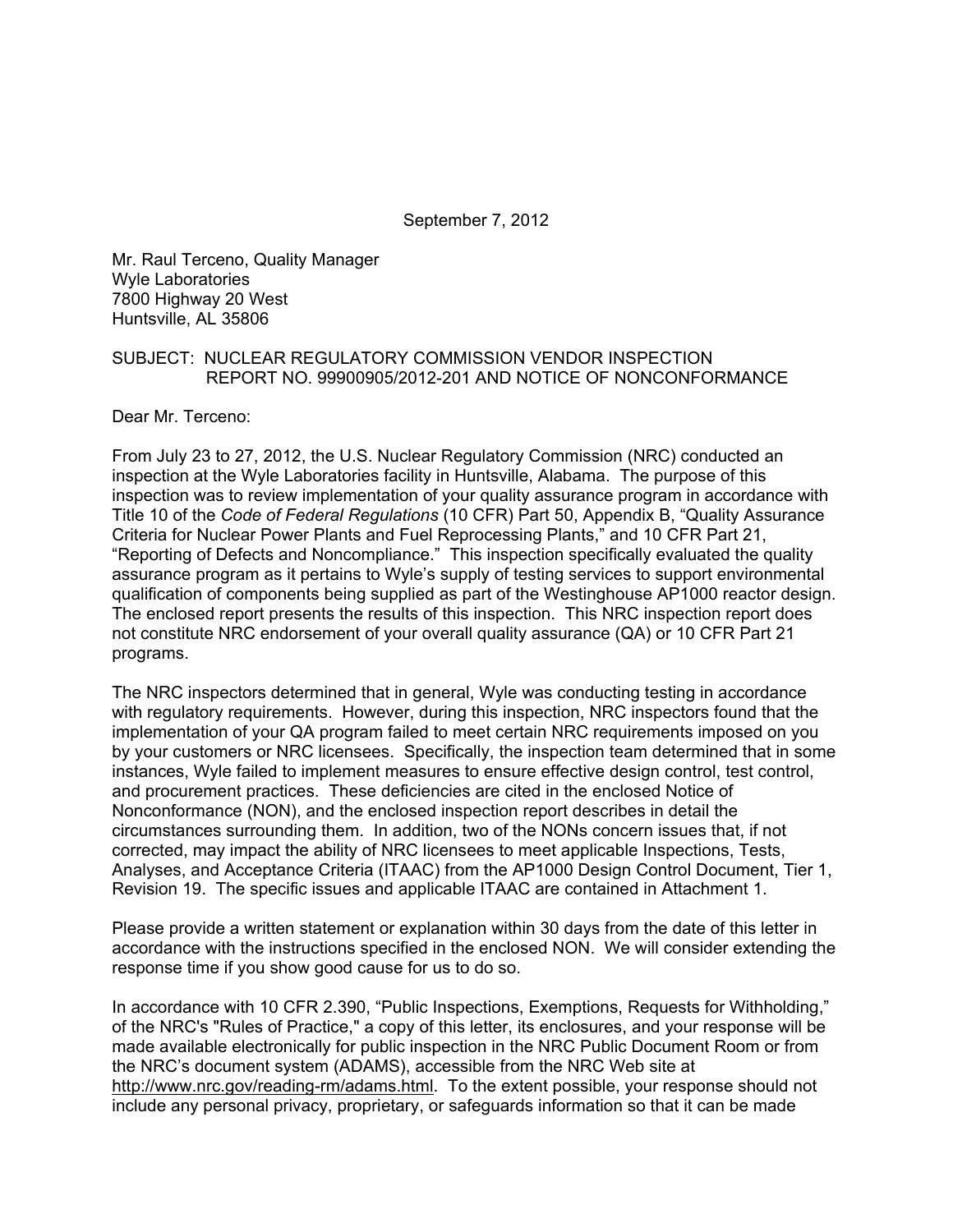#### R. Terceno  $-2 -$

available to the Public without redaction. If personal privacy or proprietary information is necessary to provide an acceptable response, then please provide a bracketed copy of your response that identifies the information that should be protected and a redacted copy of yourresponse that deletes such information. If you request that such material is withheld from public disclosure, you must specifically identify the portions of your response that you seek to have withheld and provide in detail the bases for your claim (e.g., explain why the disclosure of information will create an unwarranted invasion of personal privacy or provide the information required by 10 CFR 2.390(b) to support a request for withholding confidential commercial or financial information). If safeguards information is necessary to provide an acceptable response, please provide the level of protection described in 10 CFR 73.21, "Protection of Safeguards Information: Performance Requirements."

Sincerely,

#### */RA/*

Richard A. Rasmussen, Chief Electrical Vendor Branch Division of Construction Inspection and Operational Programs Office of New Reactors

Docket No.: 99900905

Enclosures:

- 1. Notice of Nonconformance
- 2. Inspection Report No. 99900905/2012-201 and attachment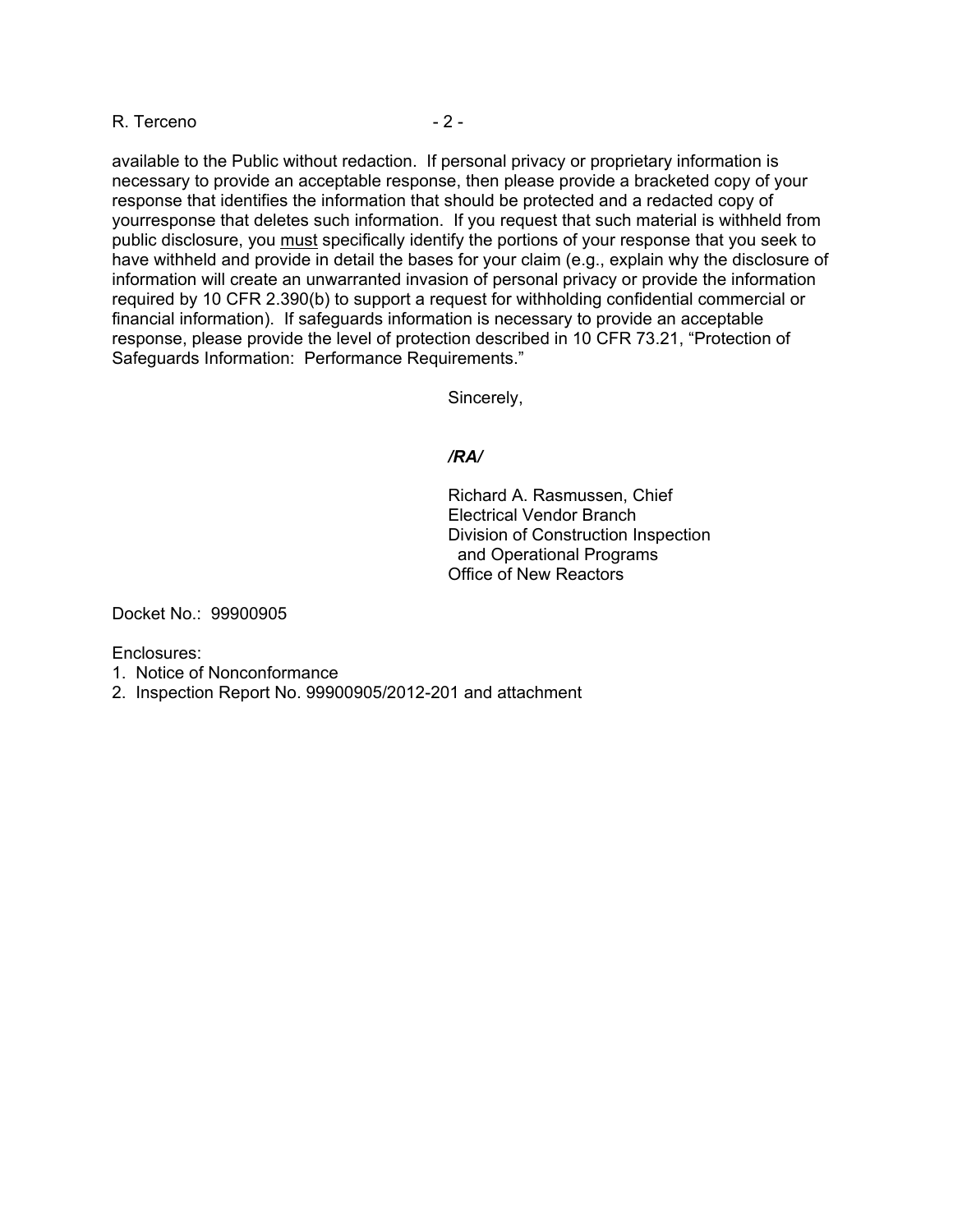#### R. Terceno  $-2 -$

available to the Public without redaction. If personal privacy or proprietary information is necessary to provide an acceptable response, then please provide a bracketed copy of your response that identifies the information that should be protected and a redacted copy of yourresponse that deletes such information. If you request that such material is withheld from public disclosure, you must specifically identify the portions of your response that you seek to have withheld and provide in detail the bases for your claim (e.g., explain why the disclosure of information will create an unwarranted invasion of personal privacy or provide the information required by 10 CFR 2.390(b) to support a request for withholding confidential commercial or financial information). If safeguards information is necessary to provide an acceptable response, please provide the level of protection described in 10 CFR 73.21, "Protection of Safeguards Information: Performance Requirements."

Sincerely,

#### */RA/*

Richard A. Rasmussen, Chief Electrical Vendor Branch Division of Construction Inspection and Operational Programs Office of New Reactors

Docket No.: 99900905

Enclosures:

- 1. Notice of Nonconformance
- 2. Inspection Report No. 99900905/2012-201 and attachment

#### **DISTRIBUTION**

| <b>ASakadales</b>      |                                         | <b>RidsNRODCIP</b>        |               | <b>RidsNRODCIPCEVB</b> |  |
|------------------------|-----------------------------------------|---------------------------|---------------|------------------------|--|
| <b>RidsNRODCIPCMVB</b> |                                         | raul.terceno@wylelabs.com |               |                        |  |
|                        | <b>ADAMS ACCESSION No.: ML12242A459</b> |                           |               | <b>NRC-001</b>         |  |
|                        | OFFICE   NRO/DCIP/CEVB                  | R-II/DCI/CIB3             | NRO/DE/CIB    | NRO/DCIP/CEVB          |  |
| <b>NAME</b>            | JJacobson                               | <b>JHeisserer</b>         | TScarbrough   | <b>GGalletti</b>       |  |
| <b>DATE</b>            | 09/06/2012                              | 08/28/2012                | 08/30/2012    | 08/28/2012             |  |
| <b>OFFICE</b>          | NRO/DCIP/CQAB                           | NRO/DCIP/CAEB             | NRO/DCIP/CEVB |                        |  |
| <b>NAME</b>            | LTrocine                                | TFrve                     | RRasmussen    |                        |  |
| <b>DATE</b>            | 08/29/2012                              | 09/06/2012                | 09/07/2012    |                        |  |

#### **OFFICIAL RECORD COPY**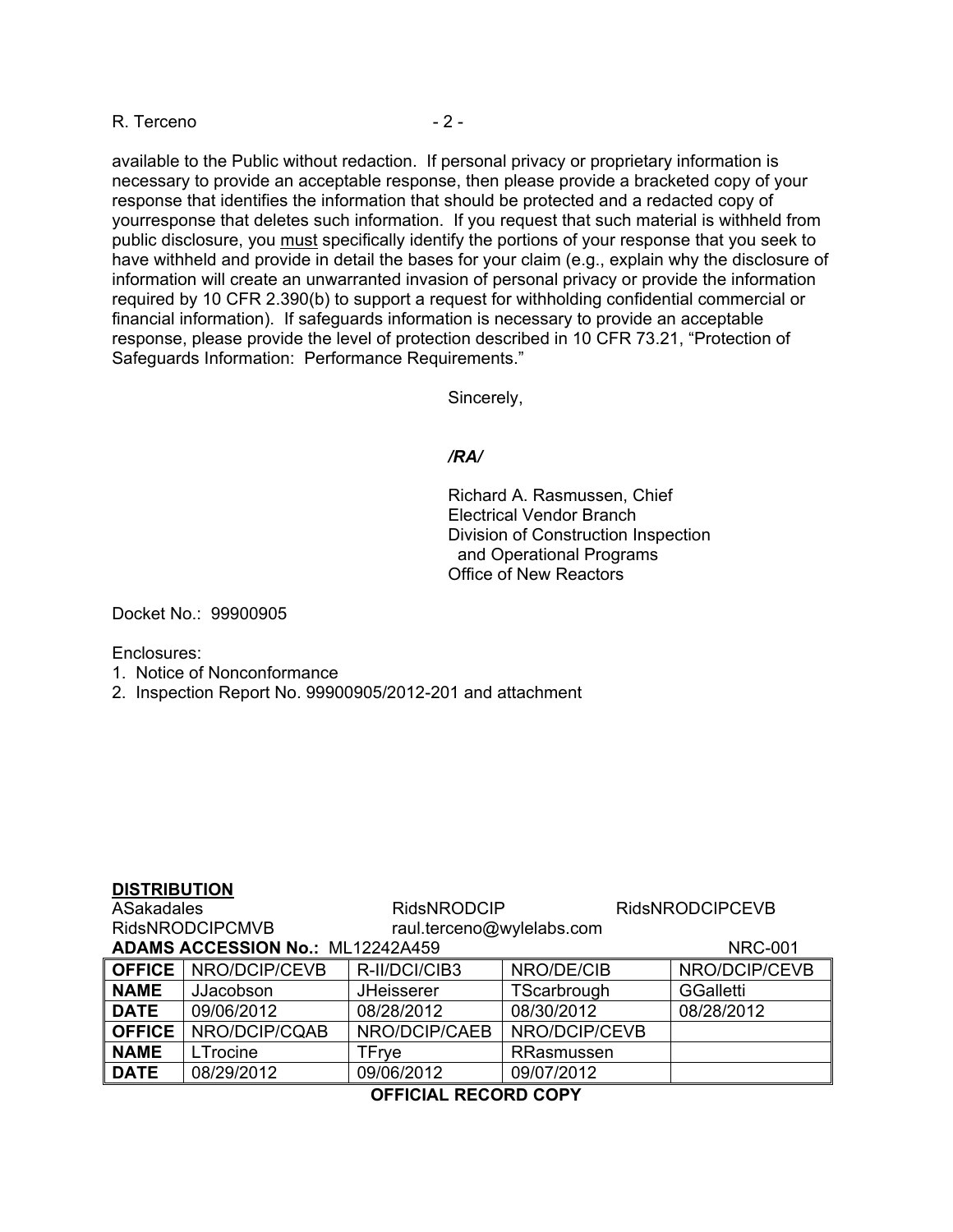#### **NOTICE OF NONCONFORMANCE**

7800 Highway 20 West Huntsville, Alabama 35806

Wyle Laboratories<br>
7800 Highway 20 West<br>
7800 Highway 20 West<br>
19900905

Based on the results of a U.S. Nuclear Regulatory Commission (NRC) inspection conducted at the Wyle Laboratories facility in Huntsville, Alabama, on July 23 through 27, 2012, certain activities were not conducted in accordance with NRC requirements that were contractually imposed on Wyle by its customers or NRC licensees:

A. Criterion XI, "Test Control," for Appendix B to Title 10 of the *Code of Federal Regulations* (10 CFR) Part 50 states that, "A test program shall be established to assure that all testing required to demonstrate that structures, systems, and components will perform satisfactorily in service is identified and performed in accordance with written test procedures which incorporate the requirements and acceptance limits contained in applicable design documents. The test program shall include, as appropriate, proof tests prior to installation, preoperational tests, and operational tests during nuclear power plant or fuel reprocessing plant operation, of structures, systems, and components. Test procedures shall include provisions for assuring that all prerequisites for the given test have been met, that adequate test instrumentation is available and used, and that the test is performed under suitable environmental conditions. Test results shall be documented and evaluated to assure that test requirements have been satisfied."

Wyle Quality Assurance Manual, Section 11, "Test Control," states that the program for control of all testing activities affecting quality shall ensure that all testing demonstrates that items will perform according to established criteria. The manual also states that these testing activities shall be performed in accordance with written procedures, containing the requirements and acceptance limits to the design documents, instructions, procedures, and drawings associated with assigned projects.

Contrary to the above, as of July 27, 2012, Wyle failed to implement measures to ensure that:

1. All test requirements contained in the Westinghouse Electric Company Qualification plan were satisfied. Specifically, Wyle failed to identify a discrepancy between the Westinghouse Qualification Plan and the Wyle Qualification Plan associated with the time required to test the squib valves for sealing capability. The Westinghouse Qualification Plan, APP-PV70-VPH-001, specified testing of the sealing capability of the AP1000 squib valves for 15 minutes, while the Wyle Qualification Plan specified testing the sealing capability for 5 minutes;

2. The test program designed for the QME 1 qualification of testing of 8-inch globe valves was not sufficient to ensure that valve would perform satisfactorily in service. Specifically, the Wyle Qualification Plan for 8-inch globe valves specifies partial stroke segments to be used during steam or water flow tests without justification that this test method demonstrates valve performance consistent with a continuous valve stroke.

These issues have been identified as Nonconformance 99900905/2012-201-01.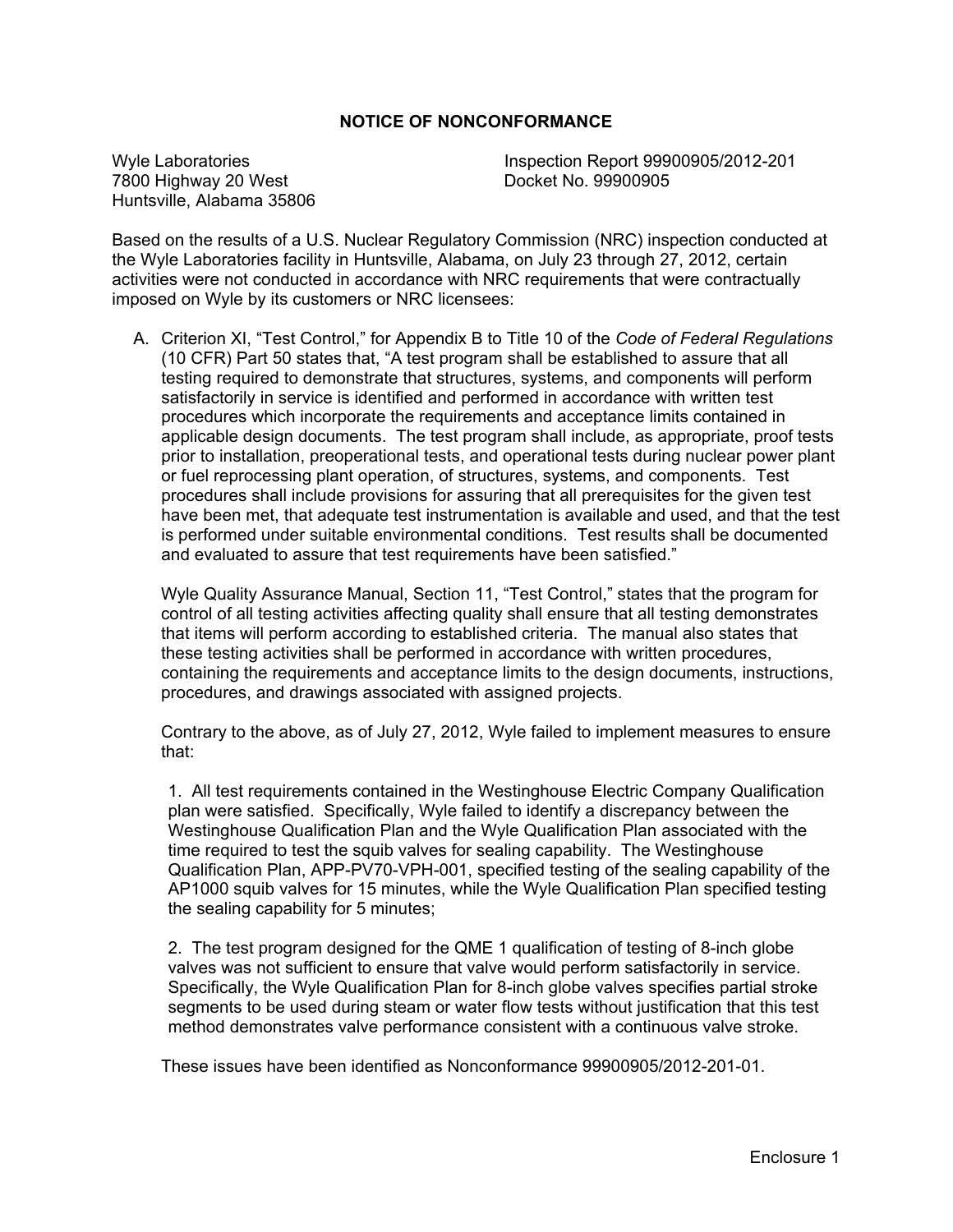B. Criterion VII, "Control of Purchased Material, Equipment, and Services," of Appendix B to 10 CFR Part 50, states, in part, that, "Measures shall be established to assure that purchased material, equipment, and services, whether purchased directly or through contractors and subcontractors, conform to the procurement documents. These measures shall include provisions, as appropriate, for source evaluation and selection, objective evidence of quality furnished by the contractor or subcontractor, inspection at the contractor or subcontractor source, and examination of products upon delivery."

Quality Directive (QD) IV-1, "Procurement of Safety-Related and Commercial Grade Materials, Services, and Instrumentation," Revision H, dated July 8, 2011, defines the requirements for standard procurement of nuclear safety-related and commercial grade materials used in the technical operation of the laboratory. Section 3.0, "Purchase Requisition Review," of QD IV-1, states, in part, that when commercial grade or off the shelf (OTS) catalog items are to be procured, the Wyle QA organization, shall review the purchase order to assure proper application of the technical and quality requirements, and shall perform a receipt inspection of the products to verify adequacy.

Contrary to the above, as of July 27, 2012, Wyle failed to implement measures to assure that products were appropriately procured and examined upon receipt as required. Specifically, Wyle Purchase Order (PO) HSV0031500, dated April 5, 2004, used to procure the DaDiSP 2002 program used for safety-related testing was not developed, reviewed, or approved by the Wyle QA organization, nor was it examined by the QA organization upon delivery.

This issue has been identified as Nonconformance 99900905/2012-201-02.

C. Criterion III, "Design Control," of Appendix B, "Quality Assurance Program Criteria for Nuclear Power Plants and Fuel Reprocessing Plants," to Title 10 of the *Code of Federal Regulations* (10 CFR) Part 50, "Domestic Licensing of Production and Utilization Facilities," states, in part, that, measures shall be established for the selection and review for suitability of application of materials, parts, equipment, and processes. The design control measures shall provide for verifying or checking the adequacy of design such as by the use of alternate or simplified calculational methods.

Wyle Quality Directive (QD) III-3, "Software Development and Configuration Control," Revision G, dated June 27, 2012, states, in part, that software procured commercially and used in safety-related applications is to be identified, controlled, and evaluated. Furthermore, as part of the evaluation, it shall be ensured that all calculations or macros are checked for accuracy by an alternate method(s), and the results of this activity shall be documented.

Contrary to the above, as of July 27, 2012, Wyle failed to provide for verifying or checking for adequacy calculations within the DaDiSP software used for safety-related testing at the laboratory. Specifically, two calculations: (1) used to adjust the baseline pressure to account for test configuration, and (2) used to perform curve smoothing of the raw test data within the DaDiSP program on safety-related testing activities were not checked for accuracy by an alternate method(s), nor documented as required.

These issues have been identified as Nonconformance 99900905/2012-201-03.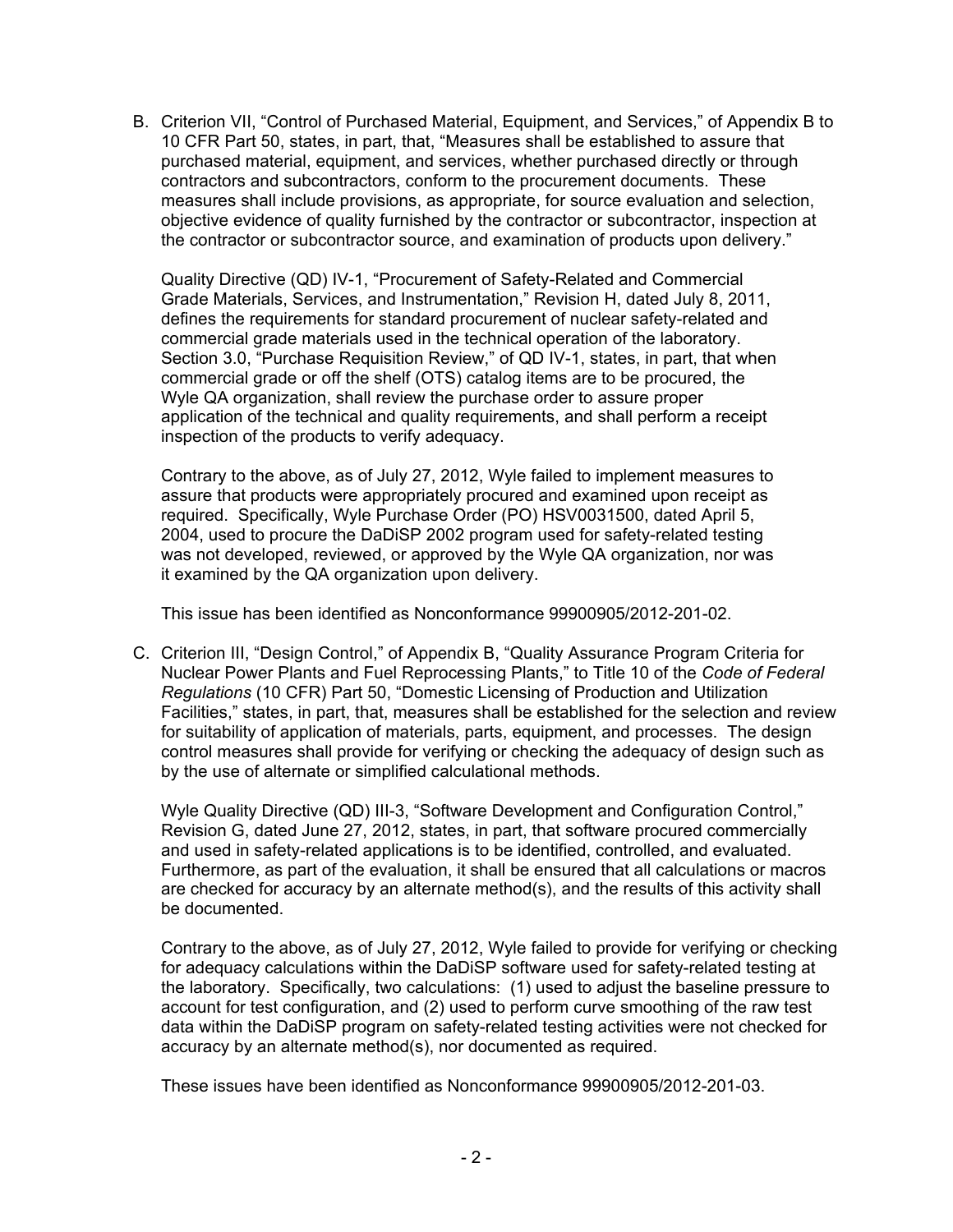D. Criterion III, "Design Control, for Appendix B to 10 CFR Part 50 states, in part, that "The design control measures shall provide for verifying or checking the adequacy of design, such as by the performance of design reviews, by the use of alternate or simplified calculational methods, or by the performance of a suitable testing program. The verifying or checking process shall be performed by individuals or groups other than those who performed the original design, but who may be from the same organization. Where a test program is used to verify the adequacy of a specific design feature in lieu of other verifying or checking processes, it shall include suitable qualifications testing of a prototype unit under the most adverse design conditions. Design control measures shall be applied to items such as the following: reactor physics, stress, thermal, hydraulic, and accident analyses; compatibility of materials; accessibility for inservice inspection, maintenance, and repair; and delineation of acceptance criteria for inspections and tests."

Wyle Quality Assurance Manual, Section III, "Design Control," states that design control measures shall be implemented to verify or check the adequacy of the design. The manual also states that these measures include the performance of design reviews, the use of alternate or simplified computations, or by performance of a suitable testing program, when applicable.

Contrary to the above, as of July 27, 2012, Wyle failed to implement measures to verify or check the adequacy of the design. Specifically, Wyle Qualification Plans for calculating the valve factors and stem friction coefficients for motor operated valves did not include provisions to account for tolerances associated with instrument uncertainties. Consideration of such instrument uncertainties is necessary to ensure that the testing will envelope the most adverse design conditions.

This issue has been identified as Nonconformance 99900905/2012-201-04.

Please provide a written statement or explanation to the U.S. Nuclear Regulatory Commission, ATTN: Document Control Desk, Washington, DC 20555-0001 with a copy to Richard Rasmussen, Chief, Electrical Vendor Branch, Office of New Reactors, within 30 days of the date of the letter transmitting this Notice of Nonconformance. This reply should be clearly marked as a "Reply to a Notice of Nonconformance and should include for each noncompliance: (1) the reason for the noncompliance, or if contested, the basis for disputing the noncompliance; (2) the corrective steps that have been taken and the results achieved; (3) the corrective steps that will be taken to avoid noncompliances; and (4) the date when your corrective action will be completed. Where good cause is shown, consideration will be given to extending the response time.

Because your response will be made available electronically for public inspection in the NRC Public Document Room or from the NRC's document system (ADAMS), accessible from the NRC Web site at http://www.nrc.gov/reading-rm/adams.html, to the extent possible, it should not include any personal privacy, proprietary, or safeguards information so that it can be made available to the public without redaction. If personal privacy or proprietary information is necessary to provide an acceptable response, then please provide a bracketed copy of your response that identifies the information that should be protected and a redacted copy of your response that deletes such information. If you request withholding of such material, you must specifically identify the portions of your response that you seek to have withheld and provide in detail the bases for your claim of withholding (e.g., explain why the disclosure of information will create an unwarranted invasion of personal privacy or provide the information required by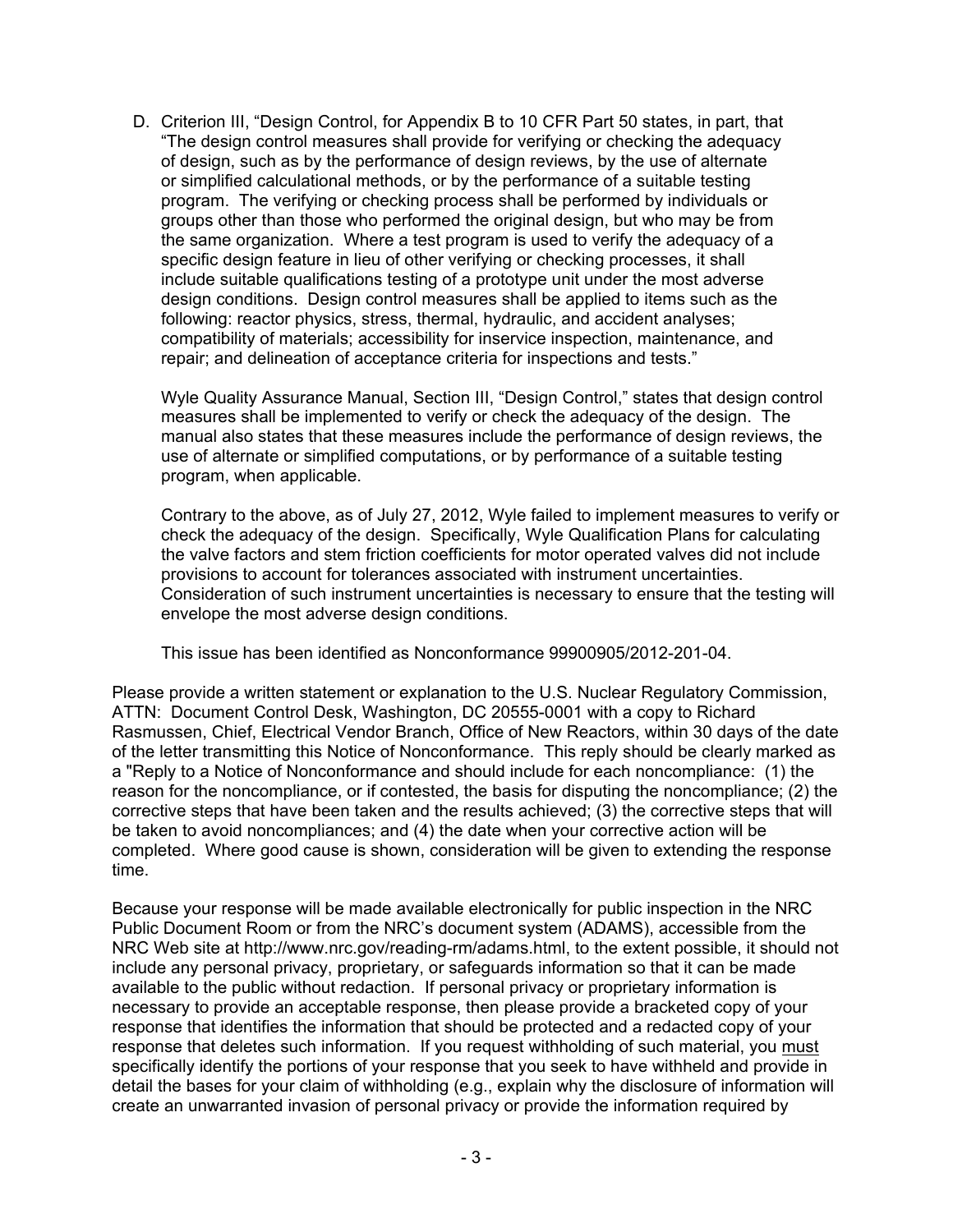10 CFR 2.390(b) to support a request for withholding confidential commercial or financial information). If safeguards information is necessary to provide an acceptable response, please provide the level of protection, described in 10 CFR 73.21.

Dated this 7<sup>th</sup> day of September 2012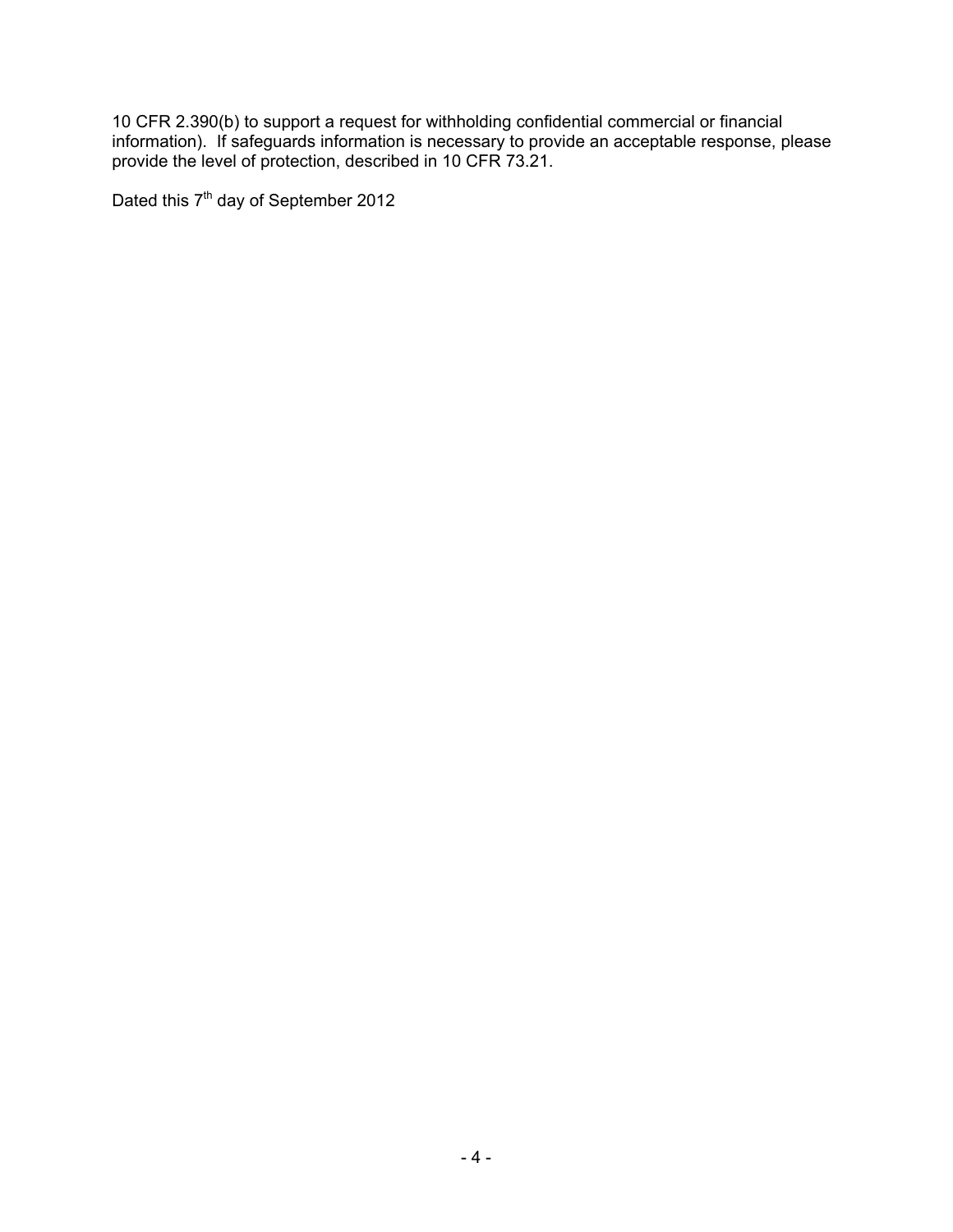#### U.S. NUCLEAR REGULATORY COMMISSION OFFICE OF NEW REACTORS DIVISION OF CONSTRUCTION INSPECTION & OPERATIONAL PROGRAMS VENDOR INSPECTION REPORT

| Docket No.:                       | 99900905                                                                                                                                                                                                                                                                                                                                                      |                                                                                |             |
|-----------------------------------|---------------------------------------------------------------------------------------------------------------------------------------------------------------------------------------------------------------------------------------------------------------------------------------------------------------------------------------------------------------|--------------------------------------------------------------------------------|-------------|
| Report No.:                       | 99900905/2012-201                                                                                                                                                                                                                                                                                                                                             |                                                                                |             |
| Vendor:                           | Wyle Laboratories.<br>7800 Highway 20 West<br>Huntsville, Alabama 35806                                                                                                                                                                                                                                                                                       |                                                                                |             |
| Vendor Contact:                   | Mr. Raul Terceno, Quality Manager<br>416-207-5686<br>raul.terceno@wylelabs.com                                                                                                                                                                                                                                                                                |                                                                                |             |
| <b>Nuclear Industry Activity:</b> | Wyle performs testing services to support the seismic and<br>environmental qualification of safety related components currently<br>being supplied as part of the Westinghouse AP1000 design. Wyle<br>also performs testing services for NRC licensees and vendors<br>who supply safety related replacement components to the U.S.<br>nuclear operating fleet. |                                                                                |             |
| <b>Inspection Dates:</b>          | July 23-27, 2012                                                                                                                                                                                                                                                                                                                                              |                                                                                |             |
| Inspectors:                       | Jeffrey Jacobson<br>Jamie Heisserer<br><b>Greg Galletti</b><br>Thomas Scarbrough<br>Leigh Trocine                                                                                                                                                                                                                                                             | NRO/DCIP/CEVB<br>R-II/DCI/CIB3<br>NRO/DCIP/CEVB<br>NRO/DE/CIB<br>NRO/DCP/CQABI | Team Leader |
| Approved:                         | Richard A. Rasmussen, Chief<br><b>Electrical Vendor Branch</b><br>Division of Construction Inspection & Operational Programs<br><b>Office of New Reactors</b>                                                                                                                                                                                                 |                                                                                |             |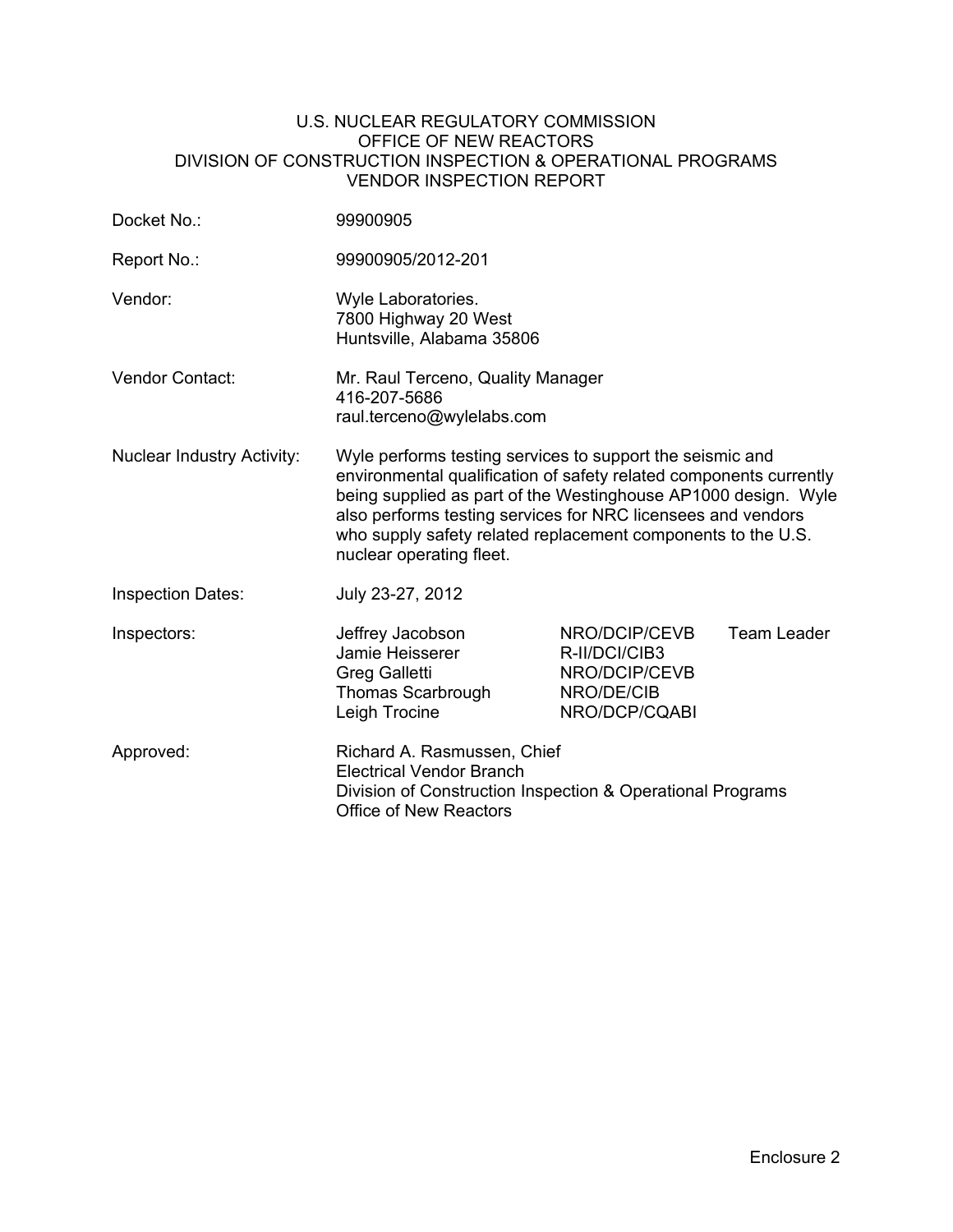#### **EXECUTIVE SUMMARY**

This inspection was performed as part of the U. S. Nuclear Regulatory Commission's (NRC's) overall strategy for inspecting targeted Inspections, Tests, Analyses, and Acceptance Criteria (ITAAC) related to the functional and type testing of safety related components being supplied by Westinghouse Electric Company (WEC) and their sub-suppliers as part of the AP1000 certified reactor design. The purpose of this inspection was to assess whether Wyle is adequately implementing the controls imposed on them by WEC and other customers with regard to the testing and qualification of safety related components for the AP1000, specifically, pyrotechnic-actuated (squib) valves and motor operated valves. Such testing is being performed in accordance with Title 10 to the *Code of Federal Regulations* (10 CFR) Part 50.49, Appendix B to Title 10 of the *Code of Federal Regulations* (10 CFR) Part 50, and applicable industry standards as described in Revision 19 to the AP1000 Design Certification Document (DCD). The testing is required to demonstrate that components that perform a safety function can be relied upon to operate throughout their qualified life after exposure to design basis accident conditions, including radiation, thermal aging, pressure, temperature, humidity, and seismic vibration, as applicable. The qualification and function testing is also required to support closure of selective Inspections, Tests, Analyses, and Acceptance Criteria (ITAAC), as described in Revision 19 of the AP1000 Design Control Document.

Wyle currently has two separate testing programs associated with the squib valves, one for the squib valve actuators, and one for the valves themselves. The team found Wyle's test program associated with the squib valve actuators appropriately captured the actuator design requirements. Also, the team verified that the accuracy and range of the pressure transducers being used by Wyle to measure the performance of the actuators were suitable for the application. The team also identified that the SPX requirement to perform a statistical analysis of the test data had not been translated into the test procedures or test specification. These issues will be considered for review during a future NRC inspection at WEC.

In reviewing the Wyle test program for the squib valve itself, the team found that the test set-up and design appropriately modeled the postulated accident conditions and that Wyle appropriately translated the design requirements. The team identified as a nonconformance that Wyle failed to address a discrepancy in the valve sealing capability requirements between the Westinghouse Qualification Plan and the Wyle Qualification. With the exception of the specific item discussed above, the team found that Wyle is planning and conducting valve tests consistent with the Westinghouse Qualification Plan and American Society of Mechanical Engineers QME-1-2007.

With respect to its review of instrumentation and data acquisition, the team found that the test records were complete and all data acquisition set-up activities were performed consistent with the requirements specified in the test procedures. In general, Wyle had identified and documented important test activities and had, as observed by the team, implemented those activities in accordance with the test plans and testing requirements.

The team identified two nonconformances where Wyle's software control program was not implemented consistent with regulatory requirements and with Wyle's own internal procedures. The first nonconformance concerned an example where Wyle failed to implement required procurement activities associated with the purchase of commercial software used in safety-related testing. The second nonconformance concerned Wyle's failure to perform alternate calculations as part of test software verification activities as required by the Wyle design control program.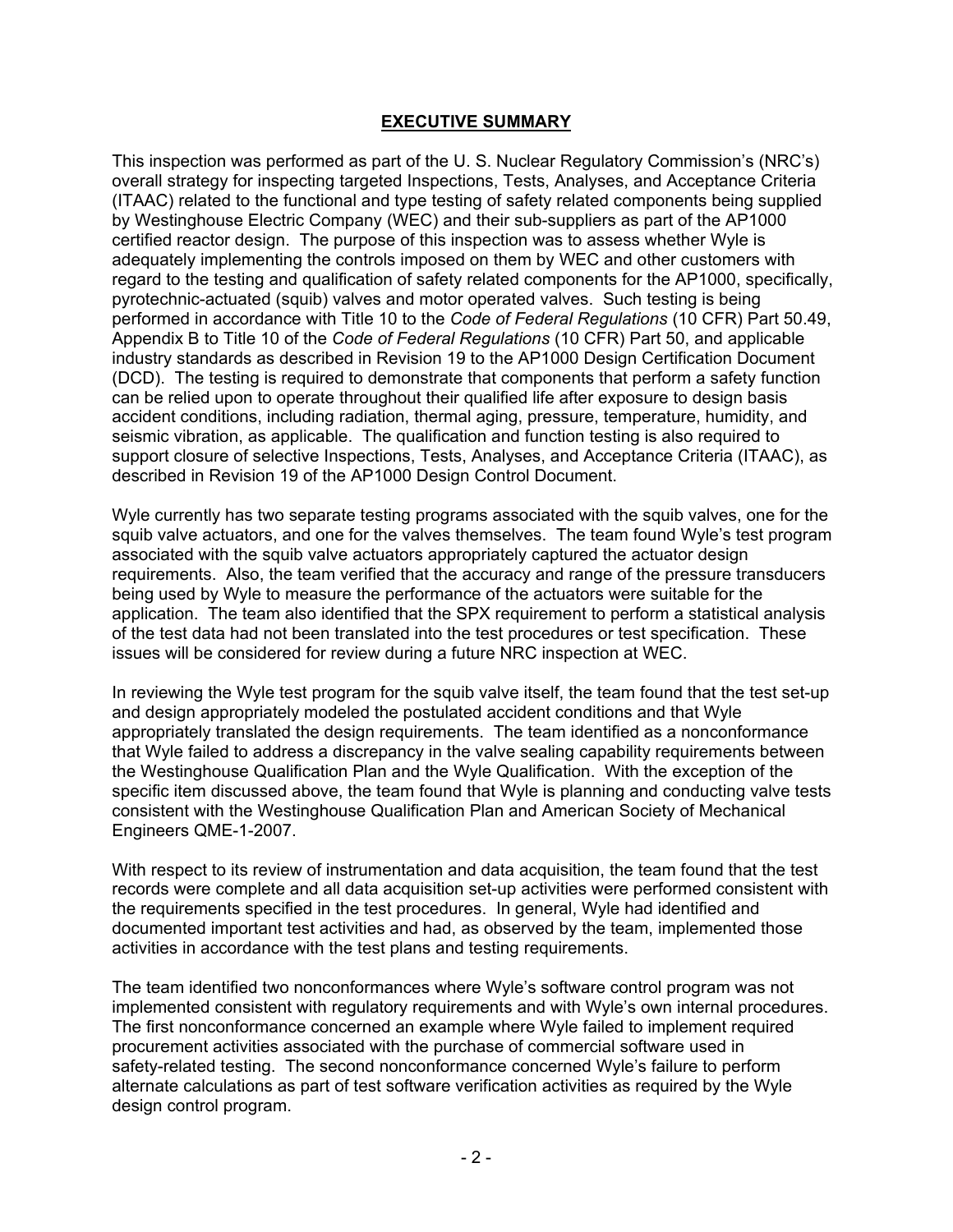During its review of motor operated valve testing, the team identified as a nonconformance Wyle's failure to clearly account for instrument uncertainties in the calculation of valve factors and stem friction coefficients. The team also identified as a nonconformance Wyle's lack of a documented justification for the performance of partial valve strokes during valve flow testing, since intermittent partial stroking of the valve could cloak problems with the valve that might exist during a continuous stroking cycle. These issues, if not corrected, may impact the ability of NRC licensees to meet applicable Inspections, Tests, Analyses, and Acceptance Criteria (ITAAC) from the AP1000 Design Control Document, Tier 1, Revision 19.

Lastly, the team concluded that Wyle's test anomaly and corrective actions processes were in compliance with Criterion XVI, "Corrective Action," of Appendix B to 10 CFR Part 50 and were implemented in accordance with applicable Wyle policies and procedures.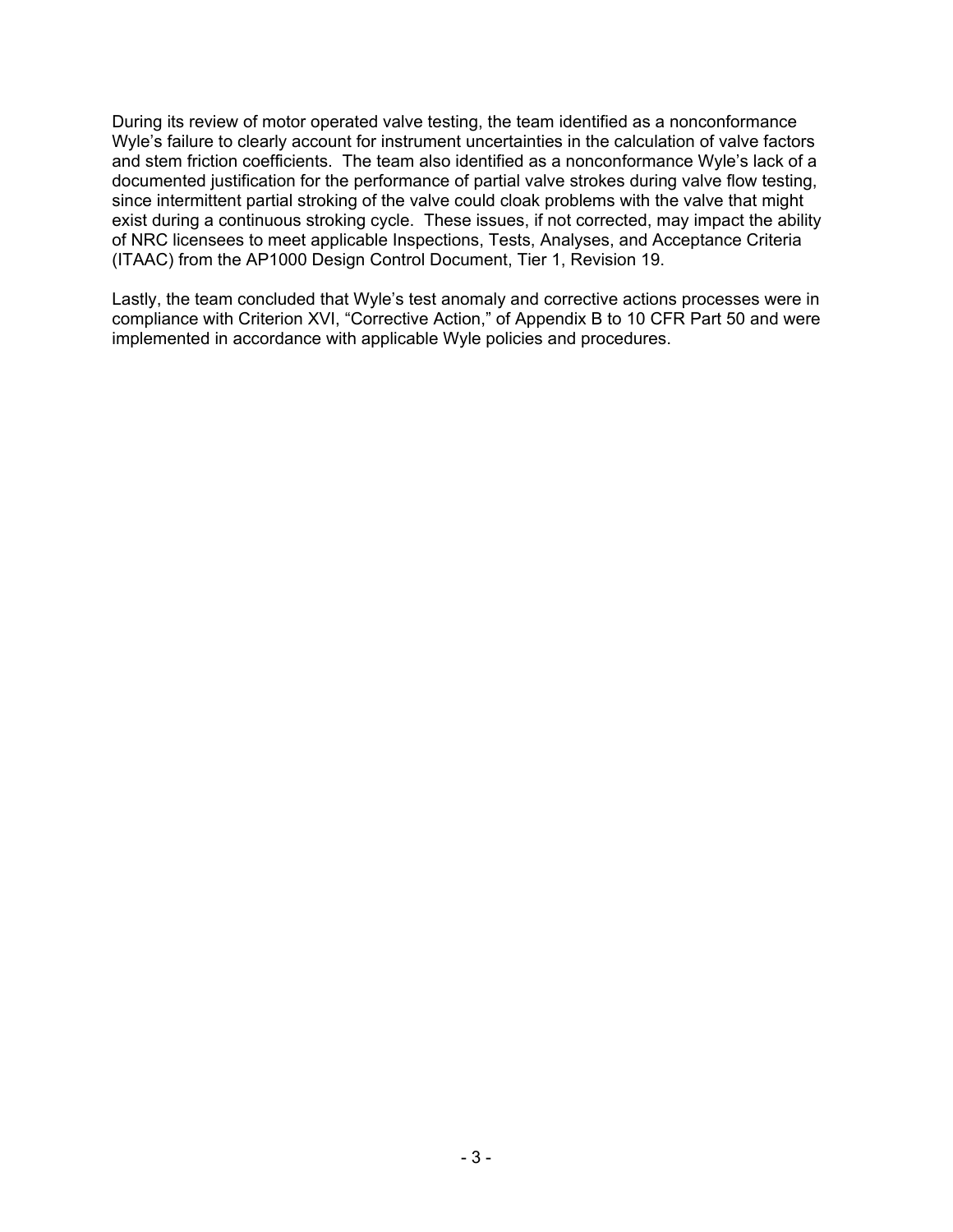### **REPORT DETAILS**

This inspection was performed as part of the U. S. Nuclear Regulatory Commission's (NRC's) overall strategy for inspecting targeted Inspections, Tests, Analyses, and Acceptance Criteria (ITAAC) related to the functional and type testing of safety related components being supplied by Westinghouse Electric Company (WEC) and their sub-suppliers as part of the AP1000 certified reactor design. The purpose of this inspection was to assess whether Wyle is adequately implementing the controls imposed on them by WEC and other customers with regard to the testing and qualification of safety related components for the AP1000, specifically, pyrotechnic-actuated (squib) valves and motor operated valves. Such testing is being performed in accordance with Title 10 to the *Code of Federal Regulations* (10 CFR) Part 50.49, Appendix B to 10 CFR Part 50, and applicable industry standards as described in Revision 19 to the AP1000 Design Certification Document (DCD). The testing is required to demonstrate that components that perform a safety function can be relied upon to operate throughout their qualified life after exposure to design basis accident conditions, including radiation, thermal aging, pressure, temperature, humidity, and seismic vibration, as applicable. Among the types of qualification testing reviewed by the NRC inspection team were specific tests that simulate design basis accident environments, functional testing, and thermal aging. The team also reviewed selected analyses performed by Wyle associated with the qualification testing.

1. Squib Valves – (ITAACs 2.1.2.4.12.a.iv, 2.2.3.4.7.a.i and 2.2.3.4.12.a.i)

WEC has taken overall responsibility for oversight of the equipment qualification program for the 8-inch and 14-inch squib valves being supplied as part of the AP1000 reactor. As stated in the WEC generated "AP1000 Squib Valve Equipment Qualification Test Plan," APP-PV70-VPH-001, Revision 0, dated 11/2011, the qualification program involves four separate testing programs: actuator qualification testing, electromagnetic interference testing of the actuators, seismic testing of both the actuators and the valves, and functional testing of the actuators and valves per American Society of Mechanical Engineers (ASME) QME-1. For this inspection, the NRC inspection team focused on selected aspects of the actuator qualification program and on the QME-1 functional qualification testing of the actuators and valves, as described in Westinghouse Purchase Order 4500312821, dated 7/30/2009.

- 1.1 Qualification Testing of Squib Valve Actuator Assemblies
- a. Inspection Scope

The team reviewed the Wyle program developed to demonstrate qualification of the squib valve explosive actuator assemblies, which are being tested separate from the actual valve assemblies. The actuator assemblies consist of an explosive cartridge containing a mix of powder and granular explosives, a bridge wire initiator which receives the electrical signal to actuate the valve and provides the initial explosive gas sufficient to ignite the explosives contained in the cartridge, an electrical feed thru assembly which connects to the initiator, and the electrical connector and cable assembly which connects to the feed thru on one end and the plant protection system cabling on the other. The actuator qualification program is being conducted in accordance with Institute of Electrical and Electronics Engineers (IEEE) 323-1974, IEEE 344-1987, and IEEE 382-1996 and includes radiation exposure, thermal aging, vibration aging, seismic testing, pressurization cycle test, and design basis accident simulation testing.

There are three types of explosive cartridge assemblies used in the squib valves, those for 8" low pressure (LP), 8" high pressure (HP), and 14" automatic depressurization system (ADS)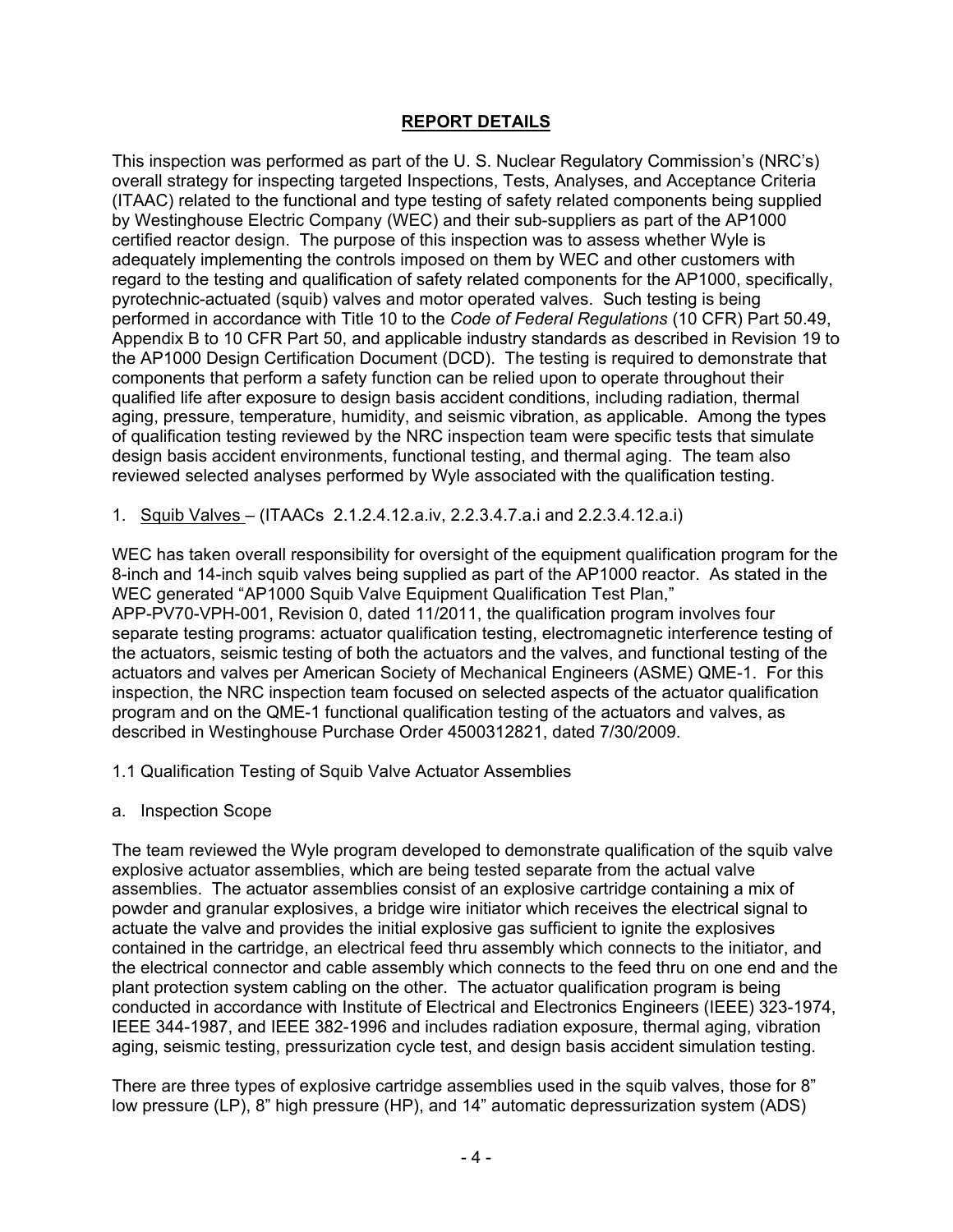valves. The explosive actuator testing program at Wyle consists of a lot of 11, 8" LP samples and a lot of 9, 14" ADS samples. The basis for not testing any 8" HP samples is contained in a Westinghouse evaluation performed in accordance with IEEE 382 that will be considered for review during a future NRC inspection at WEC. The testing program consists of radiation, thermal aging, vibration aging, seismic testing, pressurization cycle testing, and design basis accident simulation. After each stage of the testing program, two sample cartridge assemblies (one from each lot) are test fired into a closed volume testing chamber. In addition, after each stage of the test program, a current is applied to one of the untested cartridges from each lot to ensure the "no fire" capability of the cartridge meets performance specifications.

During the inspection, the team focused its review on Wyle's analysis to determine thermal aging requirements, the adequacy of the instrumentation being used during the qualification testing, establishment of appropriate test acceptance criteria, the adequacy to which the testing models actual plant conditions, and the adequacy to which the testing methods are sufficient to detect all realistic potential performance degradations in the tested equipment.

The team also reviewed the purchase order from Wyle to Steris Corporation for gamma irradiation of electrical connectors to verify that the applicable quality, technical, administrative, regulatory, and reporting requirements, including applicability of 10 CFR Part 21, were specified. The team reviewed the Nuclear Industry Assessment Committee (NIAC) audit of Steris and Wyle's supplier evaluation documentation to verify the supplier's capability to supply the service in accordance with the applicable standards and regulations.

b. Observations and Findings

## Thermal Aging

IEEE 323 requires specimens be thermally aged to replicate the expected end of life state of the equipment being qualified. Rather than actually aging equipment for a time period equal to that of its qualified life, IEEE 323 allows for the exposure of equipment to elevated temperatures for a shorter time period. The relationship between the required aging time and temperature is governed by the material properties of the equipment being tested and can be calculated using the Arrhenius equation. For equipment that is required to operate following an accident, both the equipment's exposure to the normal installed environment plus exposure to the accident environment is required to be considered when determining the thermal aging profiles. Using this Westinghouse provided information on the expected normal and accident equipment environments, along with information on the activation energies for each type of non-metallic material used in the cartridge assemblies, Wyle calculated thermal aging times for each of the sub-assemblies. The thermal aging times were based upon the lowest activation energy for the group of materials being tested, which resulted in some materials being aged beyond what would have been required had each material been aged separately. The team identified this to be a conservative approach.

During the inspection, the team questioned Wyle's practice of excluding from consideration certain materials that were determined to be age insensitive. Specifically, the team questioned the validity of removing from consideration the polyetheretherkeratone (PEEK) material (a type of plastic) which is utilized in the connector and feed thru assemblies. Even though this PEEK material had a lower activation energy than the other materials being considered, it was eliminated from the thermal aging analysis based upon the fact that it was calculated to have a an expected life in excess of 25 times the required qualified life of the equipment. Wyle stated to the inspection team that this practice of excluding such materials was not contained in any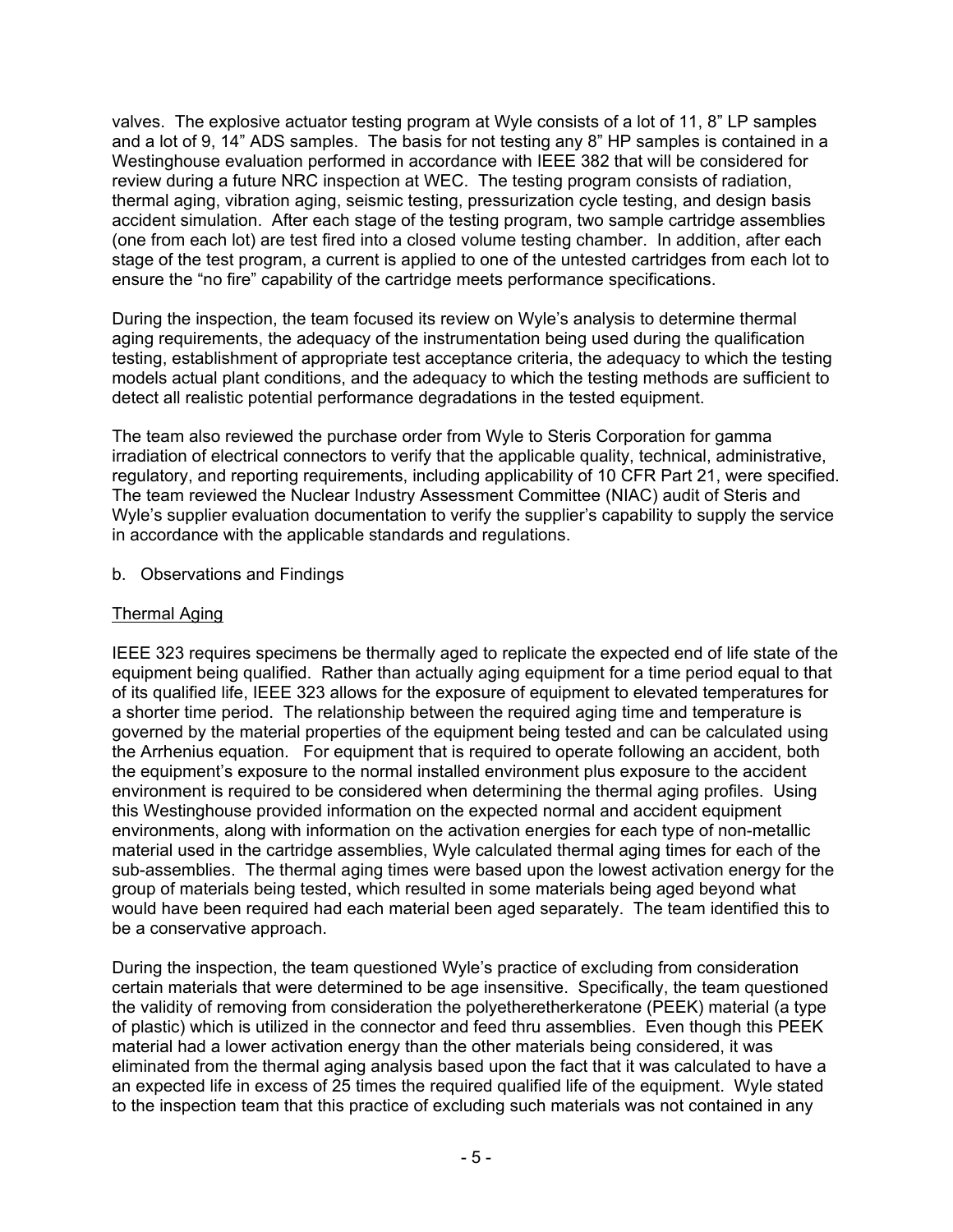industry standard but was a Wyle developed practice that had been proceduralized and used for many years. The team concluded that the approach seemed reasonable given the actual function of the PEEK material in question, the source data contained in the Wyle files on the PEEK material, and Wyle experience testing PEEK material as part of previous unrelated equipment qualification testing.

As part of the above review the team questioned the basis for the normal and abnormal environment temperatures provided by Westinghouse which were inputs into the thermal aging analysis. Westinghouse provided APP-RCS-M3C-072," Revised AP1000 ADS 14-inch Squib Valve Thermal Analysis", 7/21/2011, Revision 0, which was used to calculate the expected normal temperature at the squib valve cartridges for the 14 ADS valves. This calculation was based upon an expected normal containment temperature of 120°F and an expected inlet fluid temperature to the valve of 437°F. This inlet fluid temperature is significantly less than the normal reactor coolant operating temperature of approximately 610°F. The temperature reduction is based upon the design of the piping to the squib valve from the reactor coolant hot leg which contains a cold trap feature which in part prevents recirculation of coolant thru this line which is dead headed at the squib valve. The resulting calculated temperature at the squib valve actuator for the 14" valve was 181°F. The team concluded that the methodology utilized appeared reasonable.

Unlike the calculation noted above for the normal operating temperature, the temperature provided by Westinghouse for use in the thermal aging analysis to account for the contribution due to abnormal operating conditions was based solely on the expected temperature of the containment atmosphere (in this case, 250°F). The team questioned whether this approach was conservative as the actual expected valve temperature during the postulated abnormal conditions would be a factor of both the inlet fluid temperature to the valve and the ambient environment. Even though the team determined that the temperature used to calculate the abnormal contribution to the thermal aging analysis may not have been conservative, the team considered this to be insignificant as the relative time the actuator would be exposed to abnormal operating conditions would be minimal when compared to the time at normal environmental conditions.

## Instrument Accuracy

As described previously, to test the performance output of the cartridge assembly, sample test specimens are attached to a closed volume testing apparatus and fired after each stage of the qualification testing program. The testing apparatus, firing circuitry test box, and associated pressure transducers were supplied to Wyle by Westinghouse for use during this test program. Firing the cartridges into this closed volume creates a pressure/time curve that can be trended to look for performance degradation of the cartridges, as the cartridges are exposed to the simulated environmental conditions during the qualification program. The team reviewed and verified the suitability of the instrumentation being used to measure and record this pressure/time signature curve. During the test firings, the output of the cartridges is measured using dynamic pressure transducers that provide for a very quick response time. The team verified that the accuracy and range of the transducers was suitable for the application.

#### Acceptance Criteria

After each phase of the testing program, one sample from each of the two cartridge lots is fired and the resulting pressure/time curve is evaluated against acceptance criteria that are contained in the qualification plan. The acceptance criteria specify a minimum and maximum allowable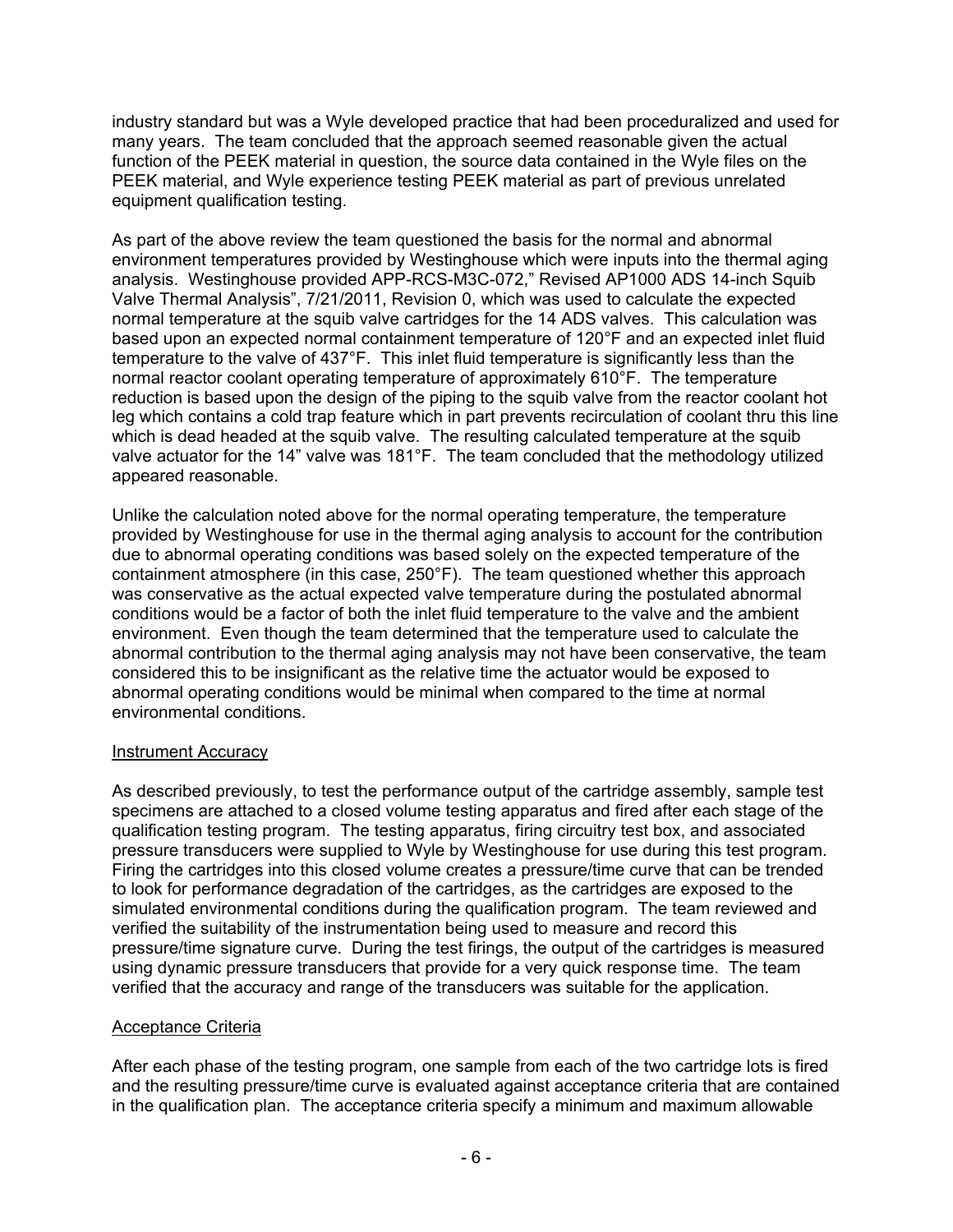pressure and a maximum allowable time to achieve peak pressure. These values were provided to Wyle and are contained in the Westinghouse, "AP1000 Squib Valve Equipment Qualification Test Plan," EQ-TP-222-APP, Revision 0, dated 11/2011. The acceptance criteria contained in the WEC report were provided to WEC by SPX, the manufacturer of the squib valves, and are contained in SPX Corporation Test Report and Evaluation 11.1.317, dated 8/1/2011, Revision 0. In this report, SPX provided the acceptance criteria, but also indicated that meeting these acceptance criteria by themselves will not be sufficient and that an additional analysis will be required to statistically establish that the desired confidence can be achieved with respect to the suitability of the cartridge performance. The team identified that the need to perform this additional analysis was not described in the Westinghouse test plan. This issue will be considered for review during a future NRC inspection at WEC.

## c. Conclusion

The team reviewed Wyle's calculation of thermal aging times and found the methodology used to be acceptable. The team verified that the accuracy and range of the transducers being used by Wyle was suitable for the application. The team identified that the SPX requirement to perform a statistical analysis of the test data had not been translated into the test procedures or test specification. This issue will be considered for review during a future NRC inspection at WEC.

1.2 QME Qualification Testing of Squib Valves

## a. Inspection Scope

The team reviewed qualification plans, test procedures, test setup, test data and test reports to ensure that applicable NRC regulations, applicable ITAAC, and Westinghouse requirements and documents were being adequately addressed for the QME qualification testing of the squib valves. The team reviewed Wyle test logs for the planned 14-inch squib valve test, receipt inspection documentation, and calibration records for the instrumentation to be used during the testing. The team also reviewed corrective action documentation, including a Wyle Notice of Anomaly prepared in response to an issue identified during this inspection.

## b. Observations and Findings

The team reviewed the flow testing to be performed at Wyle of a 14-inch squib valve to be used in the AP1000 ADS, including incorporation of proper testing requirements and adequacy of test design to simulate design-basis conditions. The team reviewed Wyle Qualification Plan WLTPL56415, dated 10/26/2010, Revision 0 and Test Procedure WTP57622-02, dated 4/12/2012 for consistency with the requirements specified in Westinghouse Qualification Plan APP-PV70-VPH-001 and ASME QME-1-2007. With the exception of the specific items discussed below, the team found that Wyle is planning and conducting valve tests consistent with the Westinghouse Qualification Plan and ASME QME-1-2007 as accepted in RG 1.100 (Revision 3) to demonstrate the design-basis capability of squib valves for use in the AP1000 reactor.

Wyle Qualification Plan WLTPL56415 states that the objective of the plan is to present the philosophy, methodologies, and approach to qualify the 8-inch and 14-inch AP1000 squib valves per the intent of ASME QME-1-2007. The Wyle Qualification Plan specifies the implementation of the Wyle QA Program for the qualification activities, including the provisions in Appendix B to 10 CFR Part 50. The qualification plan discussed the consideration of the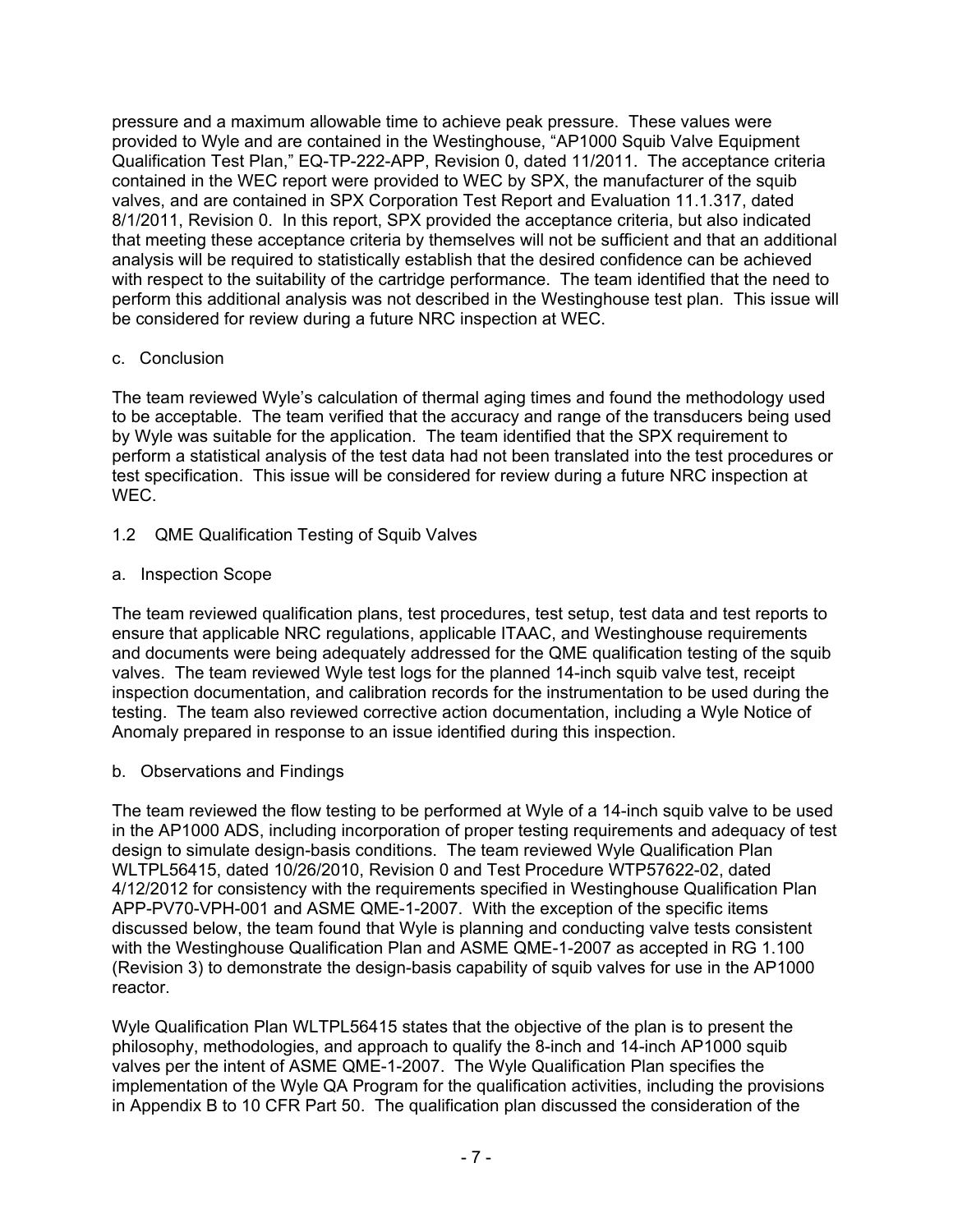provisions in ASME QME-1-2007 with respect to seismic modal testing, end load qualification, functional testing, environmental qualification, sealing capability, and submergence testing. For example, Wyle had conducted seismic modal testing to demonstrate the fundamental frequencies of the 14-inch squib valve were greater than 33 Hz.

#### Modeling of Accident Conditions

The team reviewed Wyle Test Report WTR56976-02 which described the results of a preliminary flow test to establish the system response parameters in preparation for the QME-1 flow test of the 14-inch squib valve. The report indicated that the preliminary test achieved a 240 lbm/second flow rate at an approximate system pressure of 185 psig through the open 14-inch squib valve. This pretest predicted that the actuation and flow test for the QME-1 qualification of the 14-inch squib valve would satisfy the acceptance criterion for minimum flow of 188 lbm/second at 185 psig.

The team performed walk-downs of the test setup for actuation and flow testing of the 14-inch ADS squib valve. The piping arrangement for the test included a fluid trap prior to the squib valve similar to the arrangement planned for the as-built configuration of the AP1000 plant. The team reviewed the locations of pressure and temperature sensors on the test piping, and observed calibration checks for several sensors. The team identified that adjustments were made to the planned flow test to provide open testing at the maximum credible fluid pressure. In addition, a subsequent flow test will be performed at the appropriate fluid pressure to demonstrate that the flow rate satisfies the acceptance criterion. The team observed that the test setup for the 14-inch squib valve is not designed to model the mounting arrangement when installed in the plant; however, WEC indicated that the firing load and fluid reaction load will be addressed as part of the piping analysis. Overall, the team found that the test set-up and design at Wyle appropriately modeled the postulated accident conditions for the valve.

#### Translation of Design Requirements

The team found that Westinghouse Qualification Plan APP-PV70-VPH-001 specified testing of the sealing capability of the AP1000 squib valves for 15 minutes while the Wyle Qualification Plan specified testing the sealing capability for 5 minutes. The team identified that Wyle had not previously identified or documented this discrepancy between the Westinghouse and the Wyle Qualification Plan and Test Procedure. In response to the team's questions, Wyle prepared Notice of Anomaly 003, dated 7/25/2012, and verified that a minimum of 5 minutes was the correct requirement as per ASME QME-1-2007 (Section QV-7431). In addition, Westinghouse prepared Corrective Action Issue Report #12-208-M012, dated 7/26/2012, that specified the need to revise the Westinghouse Qualification Plan. The team verified that on 5/18/2012, Wyle completed an acceptable sealing capability test and demonstrated zero leakage for 6 minutes.

The team determined that Wyle's failure to identify the discrepancy in the sealing capability requirements between the Westinghouse Qualification Plan and the Wyle Qualification Plan as a nonconformance with respect to the document control provisions in 10 CFR Part 50 Appendix B and the Wyle QA Manual. This issue was identified as one example of Nonconformance 99900905/2012-201-01.

The team identified that Westinghouse Qualification Plan APP-PV-VPH-001, specified that the valves to be tested as part of the QME testing program would be mated with explosive cartridges loaded to 80% of the nominal charge, thus attempting to show that the valves could operate as required even if some loss of explosive force were to occur due to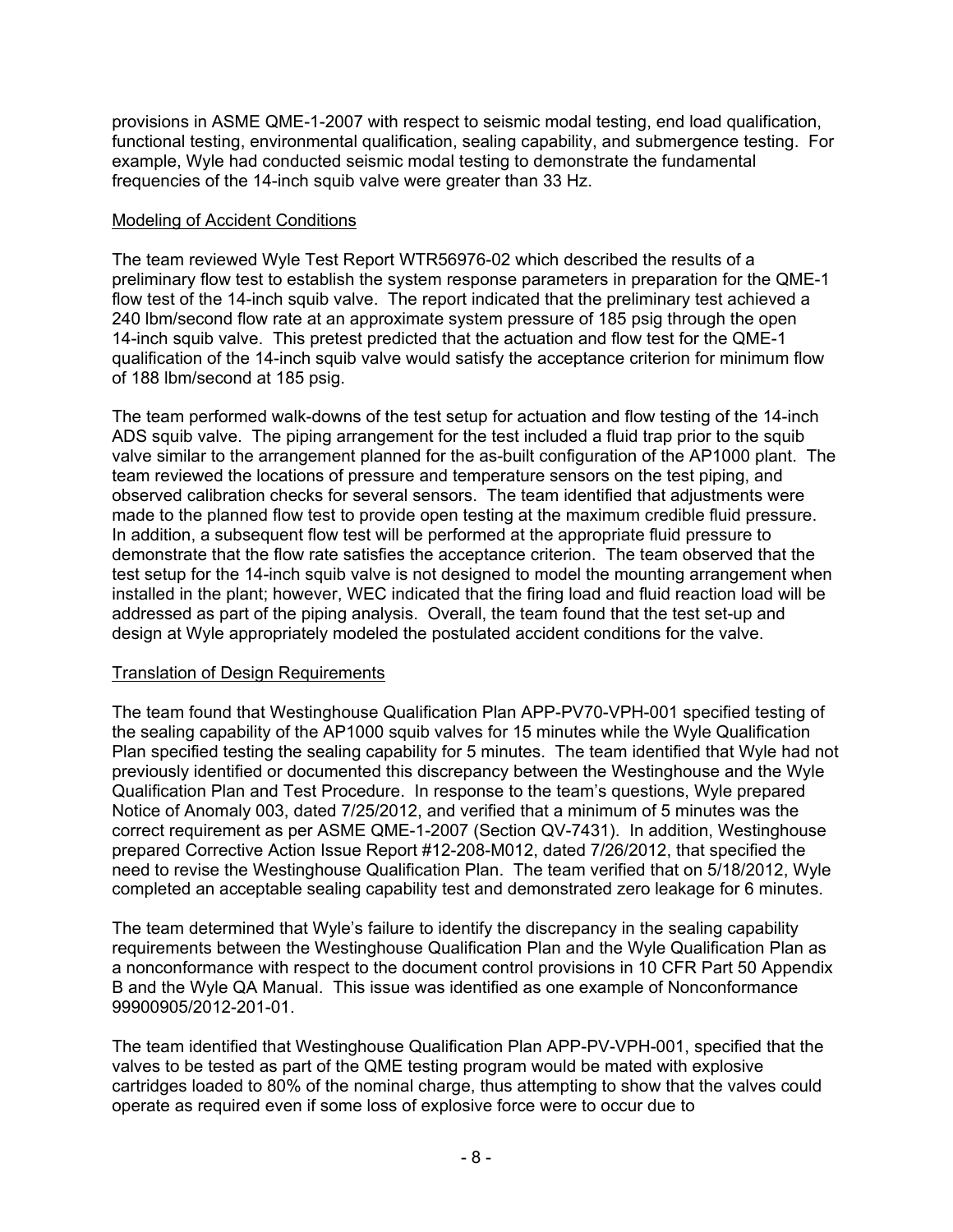environmental/aging effects or due to the variability that exists within the explosive forces generated by a given cartridge or the actual forces required to operate a given squib valve. Since testing the valves with an 80% loaded cartridge was seen by the inspection team as critical attribute of the overall testing program, the team requested documentation to verify that the cartridge affixed to the 14" test valve actually was an 80% versus 100% loaded cartridge.

As a result of the team's questions, WEC provided documentation from the cartridge manufacturer, Goodrich, to demonstrate that the cartridge affixed to the 14" valve, was in fact, loaded to 80%. Upon review of this documentation, the team identified that the part numbers for the 8" and 14" valves were transposed on the Certificate of Conformance (C of C) supplied by Goodrich. SPX was notified of this discrepancy during the inspection and provided a revised C of C for the team's review. The team also identified discrepancies in certain SPX drawings which provided the specifications for the actual amount of granular and powder explosives that should be contained in each of the 80% and 100% charges. While the team was eventually able to conclude that the cartridge affixed to the 14" valves was in fact an 80% loaded cartridge, resolution of the drawing discrepancies will be considered for review during a future NRC inspection at SPX or WEC.

The team also identified a few other aspects of the QME-1 qualification program that are still incomplete and discussed these with the WEC representatives that were supporting the inspection. First, the team indicated that upon completion, the QME-1 qualification of the AP1000 squib valves will need to address the full range of credible fluid pressure and temperature conditions for the valve's safety functions. In addition, the team identified that program will need to address seismic qualification of the piston assembly, end loading of the valves (by analysis), and specific acceptance criteria for production valves. WEC representatives stated that these issues will be addressed in the QME-1 Qualification Report. WEC also indicated that QME-1 qualification of the AP1000 squib valves will include testing of the squib valves under high temperature and pressure conditions and that additional lot acceptance testing will be performed on the explosive charges, shear caps and tension bolts. The lot acceptance testing will be performed at ambient temperature and pressure conditions.

## c. Conclusions

Overall, the team found that the test set-up and design at Wyle appropriately modeled the postulated accident conditions for the valve and that Wyle had appropriately translated design requirements. The team determined that Wyle's failure to identify the discrepancy in the sealing capability requirements between the Westinghouse Qualification Plan and the Wyle Qualification Plan was a nonconformance with respect to the document control provisions in 10 CFR Part 50 Appendix B and the Wyle QA Manual. This issue was identified as one example of Nonconformance 99900905/2012-201-01.

While the team was unable to observe a planned actuation and flow test of the 14-inch ADS squib valve during the inspection because the test was re-scheduled to a later date to address a test failure during lot acceptance testing at SPX, the team considered that sufficient information was obtained during the inspection to evaluate the capability of Wyle to conduct qualification testing of AP1000 squib valves consistent with the Westinghouse Qualification Plan and ASME QME-1-2007. With the exception of the specific item discussed above, the team found that Wyle is planning and conducting valve tests consistent with the Westinghouse Qualification Plan and ASME QME-1-2007 as accepted in RG 1.100, Revision 3, to demonstrate the design-basis capability of squib valves for use in the AP1000 reactor.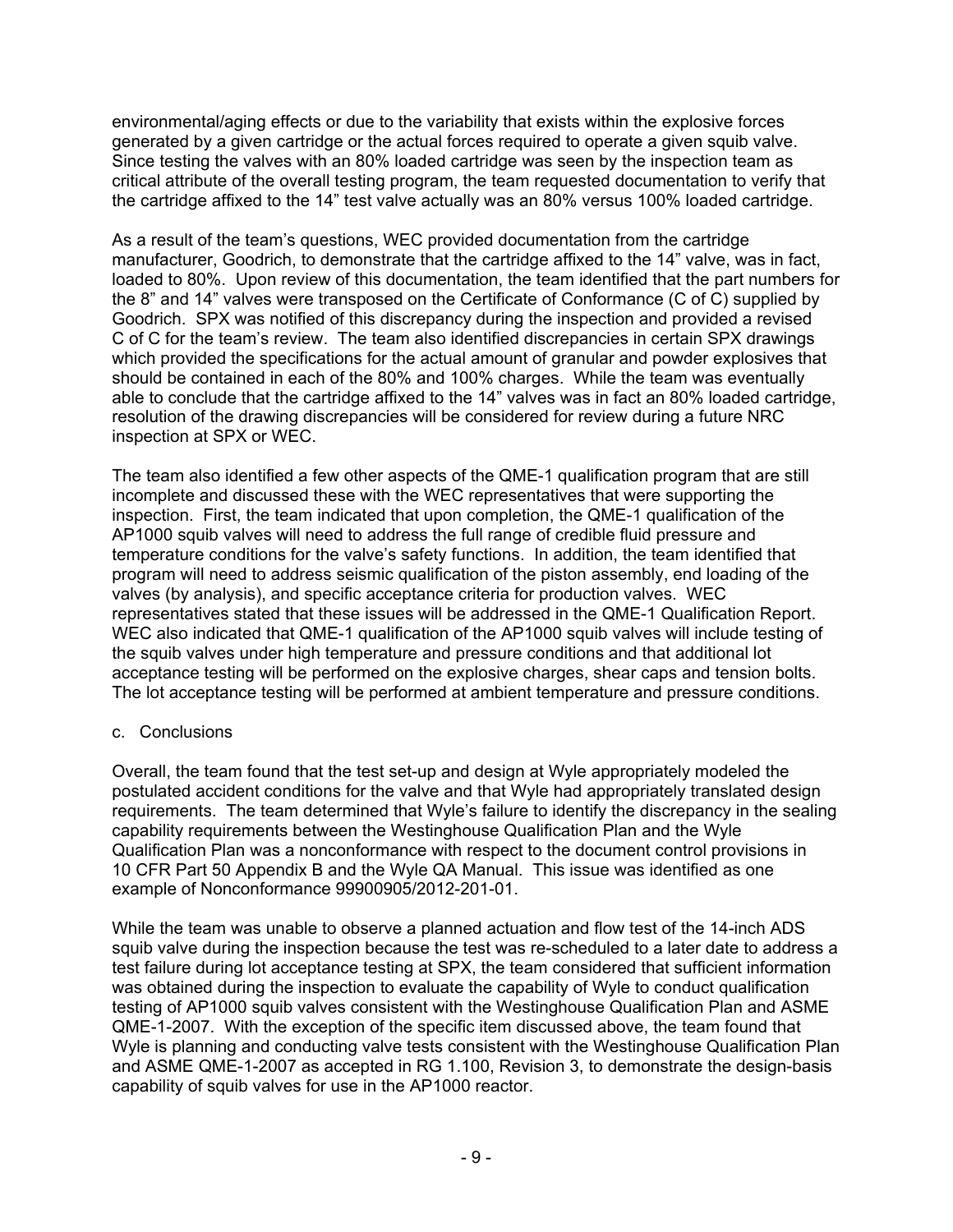### 1.3 Control of Testing Equipment

#### a. Scope

The team reviewed policies and procedures associated with the control of the equipment being utilized by Wyle to perform the functional testing of the squib valves. The review included the functional test set-up, data acquisition systems, software and hardware configuration control, software verification and validation (V&V) activities, control of measurement and test instrumentation, and sub-supplier oversight, as applicable. In addition, the team performed a walk-down of the test configuration set up (including control room) for the testing of the 14" squib. The team assessed whether the test configuration was consistent with the test plans and procedures, whether the Wyle team was performing test activities consistent with those written instructions, whether the Wyle team was knowledgeable of the test requirements.

b. Findings and Observations

## b.1 Calibration of Test Equipment

The team reviewed a sample of inspection and testing equipment being utilized at Wyle to ensure that the equipment was being properly calibrated and controlled. The specific instruments sampled were associated with the functional testing of the 14" squib valves for the AP1000. The team confirmed the instruments were calibrated and appropriate for the range of operation for the test. The NRC team reviewed the Wyle Instrument Sheet and confirmed that all equipment was identified, recorded, and confirmed to be within the calibration date range. The team confirmed that the calibration range was also consistent with the actual use of the equipment.

Additionally, the inspection team reviewed the calibration laboratory accreditation documentation for Wyle's calibration laboratory and external calibration services associated with the test equipment, including documentation detailing each laboratory's scope of supply capability. The team confirmed that the laboratory accreditation covered the ranges of parametric values, such as voltage, current, and resistance for which the test equipment was being used. The team confirmed that traceability to the National Institute of Standards and Technology calibration standards was provided, and that all test and inspection equipment used for the observed inspection and pre-test activities was controlled, documented, and current with respect to the calibration requirements. For external calibration services, the team also verified that the calibration laboratories were on Wyle's approved supplier list. The team confirmed that all test instrumentation was appropriate for the test use and was capable of measuring to the precision required in the test plan.

The team reviewed a sample of out of tolerance reports and associated evaluations to verify if previous inspection or test results were affected. The team also reviewed a sample of calibration extension requests to verify if they were being controlled in accordance with Wyle Quality Directive XII-1, Control of Measuring and Test Equipment. The quality directive allows extensions of calibration due dates of up to 10 days for the purpose of completing tests that are in progress. If an extension is requested for period that is longer than ten days, the project engineer is required by QD XII-1 to submit a justification memorandum for approval to the quality assurance manager and the calibration laboratory supervisor. The team identified four examples of extension requests that did not have the required justification memorandum. In three out of the four cases, the equipment was out of calibration. However, in each of those cases, the out of calibration condition did not affect the results of the testing performed using the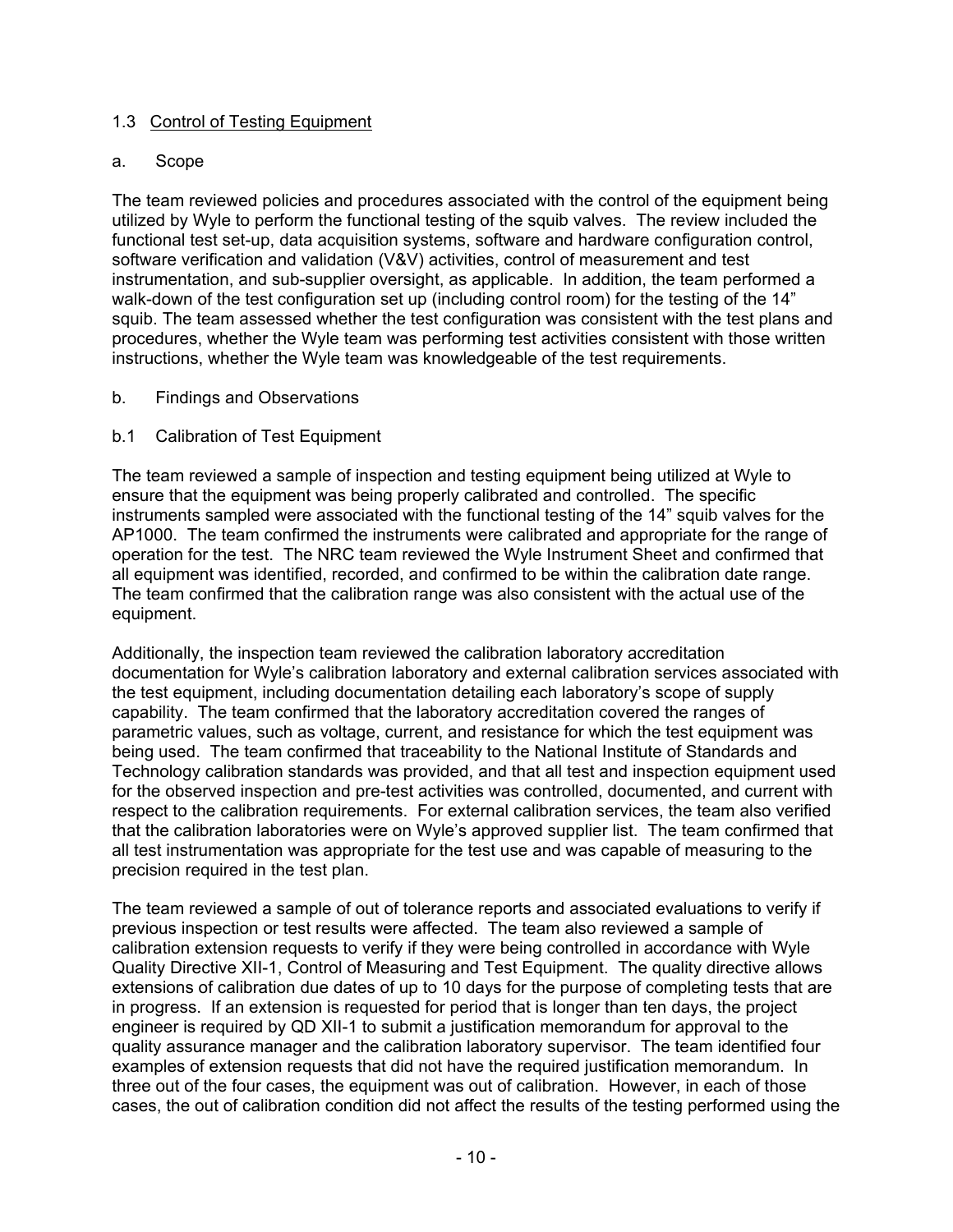Measuring and Test Equipment (M&TE) and as such, this failure constitutes a violation of minor significance and is not subject to formal enforcement action.

## b.2 Data Acquisition

For the Squib valve testing being conducted, Wyle is using an Optim Electronics MEGADAC data acquisition system and TCS Data Acquisition software. This hardware/software configuration has been previously used extensively by Wyle for testing of valves and other specimens in their safety-related valve and high-flow test facilities. The current configuration consisted of a combination of processors, logic boards, software and associated circuitry. The team observed a test configuration consisting of: Main software components: TCS V 3.4.0, PsFunc.dll V 3.1.8.8, and Pseudo Equation user4 (for performance of differential pressure flow calculations); and major hardware components: processor, voltage channel, current clamp, switch, pressure transducers and thermocouples. In addition to TCS software, a second commercial software product DaDiSP was used to perform data tabulation, graphic presentation, and limited data analysis.

The Optim Electronics MEGADAC data acquisition system for the high-flow test facility is located in an access controlled air-conditioned enclosure on the test rig. The hardware is fixed and restrained within the facility to minimize damage and to maintain configuration control and maintenance access. The team verified that the sub-components of the system were adequately labeled, and calibration information was present for each piece of equipment requiring such. Electronic leads were well labeled and routed in such a manner to facilitate ease of identification, access, and maintenance. The team reviewed the calibration records for the OPTIM MEGADAC unit and confirmed that the calibration data was accurate and the unit was within its calibration window. The team confirmed through observation of the test configuration setup trial runs, that the system was capable of performing its required data acquisition functions and performed in accordance with the test requirements. No findings of significance were identified.

## b.3 Software Control

## Software Procurement

Wyle Quality Directive (QD) IV-1, "Procurement of Safety-Related and Commercial Grade Materials, Services, and Instrumentation," Revision H, dated July, 8, 2011, defines the requirements, organizational responsibilities, and direction for standard procurement of nuclear SR materials, commercial grade materials, consumables used in the technical operation of the laboratory, items, services, and instrumentation and calibration services.

The Directive requires POs to be reviewed and approved by the Wyle QA organization, to assure proper application of the technical and quality requirements to each purchase. These reviews are required to be documented on Wyle Form WH-1220, "Quality Assurance Requirements," and are required to be retained as part of the final procurement package for the purchased item.

Section 3.0, "Purchase Requisition Review," states, in part, that when commercial grade or off the shelf (OTS) catalog items are to be procured and no previous supplier record exists, a survey and audit do not necessarily need to be performed. However a certificate of conformance shall be required and a receipt inspection by the Wyle QA organization shall be performed when procuring commercial grade or OTS items.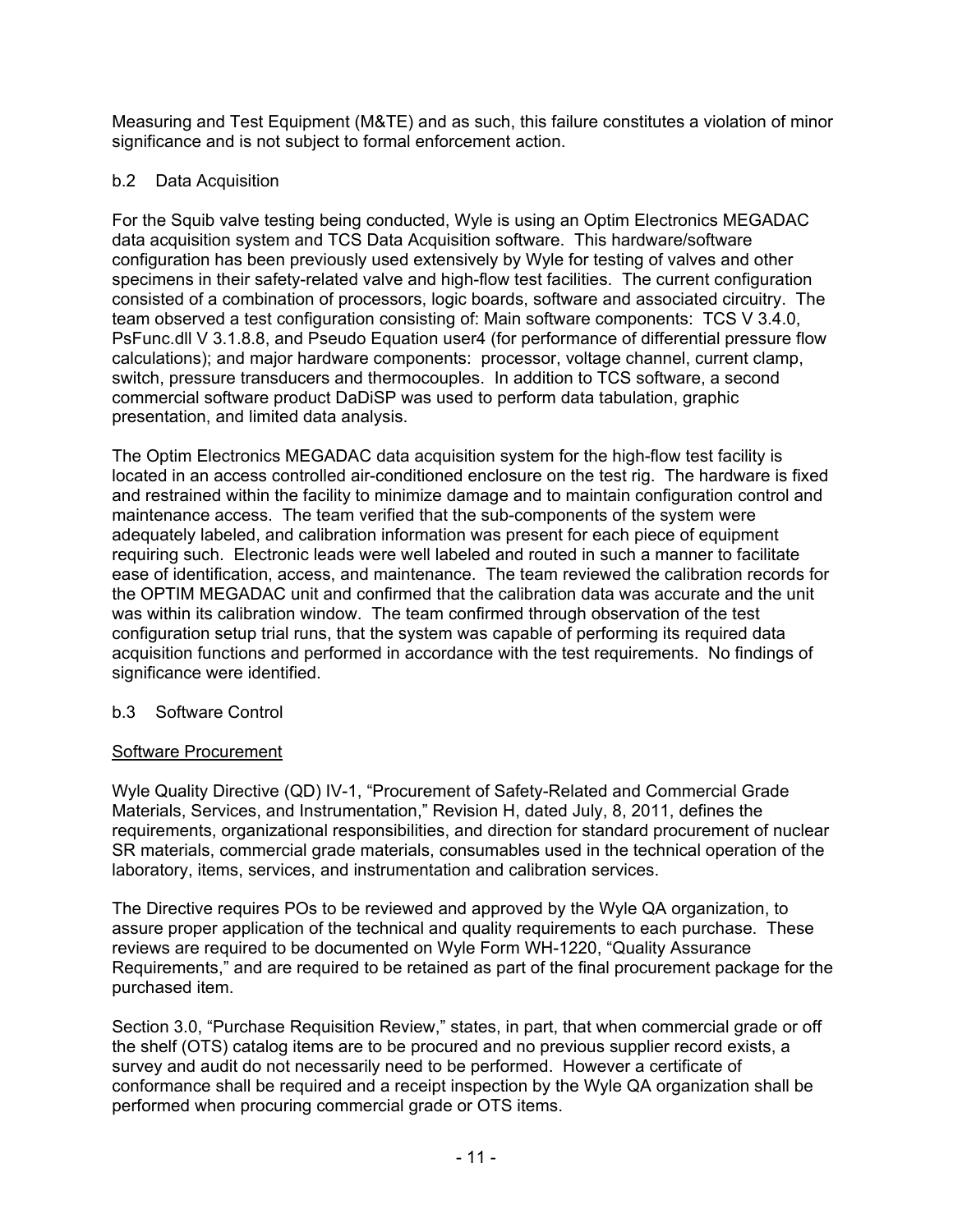The team reviewed Wyle purchase orders (PO) HSV0031500, dated April 5, 2004, and PO HSV0059311, dated March 12, 2012, from Wyle to DSP Development Corporation for procurement of the DADiSP 2002 software suite and on-going software technical support respectively. The team noted that the DADiSP 2002 software suite was procured as commercial software with no specific technical specifications defined in PO. Although the software was procured as a commercial OTS product, the procurement was not performed in accordance with QD directive IV-1, and the Wyle QA organization did not review and approve the PO prior to issuance as required. Based on further review, the team determined that the DaDiSP software was purchased using a Wyle office overhead account which bypassed the normal QA controls. As a result, the Wyle QA organization was not involved with the procurement, receipt inspection, or documentation of the software suite as required by the QA program description and associated quality directive. This issue has been identified as Nonconformance 99900905/2012-201-02.

### Software Verification and Validation

The team reviewed Wyle QD III-3, Revision G, "Software Development and Configuration Control," dated June 27, 2012, which applies to the development, review, verification, validation, approval, and configuration control of safety-related and commercial software for use in safetyrelated services. The directive also covers aspects of software procurement, error reporting and corrective actions, and software retirement.

QD III-3, Section 8.0, "Procedure – Procurement of Software," requires in part, that software procured commercially and used in safety-related applications is to be identified, controlled, and evaluated. The evaluation shall establish software adequacy and periodic software error notifications and error analysis shall be accounted for as well. Section 11.0, of QD III-3, requires that spreadsheet software used in acquisition, processing, recording, and reporting lab/test data, and any math used in these and formula strings written by Wyle must work as expected. As part of the check/review, it shall be ensured that cells are locked, pre-determined setups are adequately controlled, and calculations checked by alternate method. Additionally, all macros used to perform calculations for data shall be checked for accuracy by an alternate method(s), and the results of this activity shall be documented.

The team reviewed test report No. WTRP57428, "PWR Owners Group Jet Impingement Testing from A 2" Nozzle," dated March 1, 2012, to gain an understanding of how the DaDiSP program would be used for the Squib valve testing; and to determine what, if any, analyses or calculations were performed within the DADiSP program, and how these were evaluated and controlled. Based on the test report, two calculations were performed within the DaDiSP program to facilitate data output graphical presentation based on test configuration conditions. First was an adjustment to the baseline pressure to account for a small offset due to standing water in the transducer connection line. This was accomplished through a calculation routine within the DADiSP program. A second adjustment was made to perform curve smoothing of the raw data due to the scatter of the data based on the number of data values taken (2000/second). The method used to perform this adjustment was a 100 point moving average data adjustment. The team confirmed that the Wyle staff had locked all DaDiSP cells prior to the test performance but was unable to identify that any alternative calculational methods were used to verify the accuracy of the data. This was discussed with the Wyle staff, and it was determined that contrary to the requirements of QD III-3, no alternate calculations were performed or documented. This was identified as Nonconformance 99900905/2012-201-03.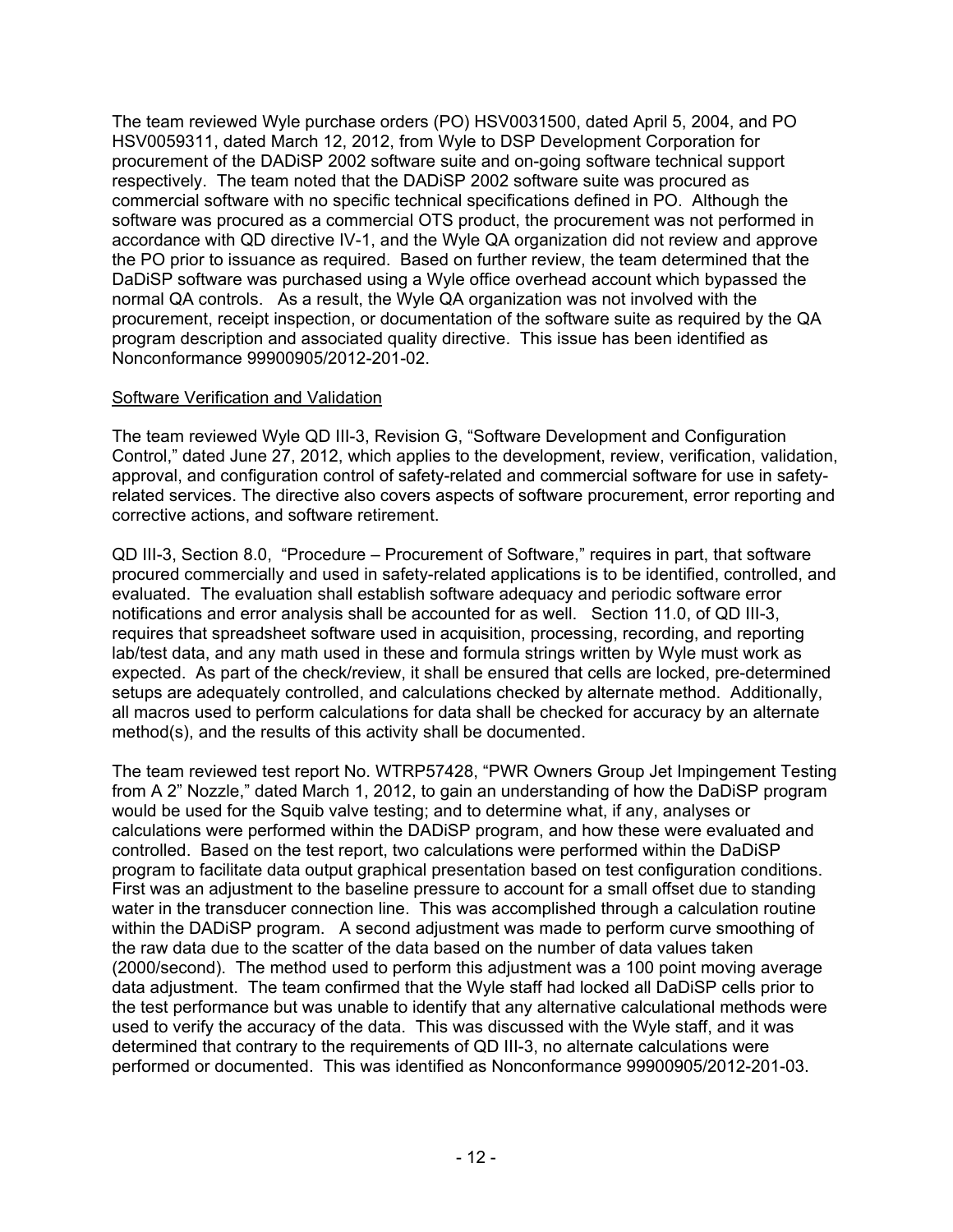The team reviewed the V&V activities associated with the TCS for Windows, V3.4.0, Optim Electronics, test control software and confirmed that it was treated as safety-related software and was subject to full software V&V by the Wyle staff consistent with QD III-3. The team confirmed that TCS was controlled as safety-related software and is identified on the Current Approved Software List dated May 30, 2012.

The team reviewed the software V&V report "Quality Plan 1592VV01, Verification and Validation for OPTIM Electronics TCS for Windows Version 3.4.0 and PSFUNC.DLL Version B 3.1.8.5," dated November 16, 2001, and confirmed that the V&V activities were consistent with the requirements of QD III-3. These activities included, in part, identification of the functions and calculations required to be verified for data acquisition purposes, methods to be used to perform the verification, alternate methods including hand calculations, and use of a different software package to verify calculations produce equivalent results, and associated acceptance criteria. Each verification and validation activity was documented in the test report and all was performed in accordance with the Wyle QA program requirements. No findings of significance were identified.

## b.4 Functional Test Activities

The team observed the Wyle staff performing signal integrity verification activities, including input/output continuity checks on the test instruments on the test fixture. The team observed the Wyle staff's use of TCS for Windows data acquisition software as part of the pre-test activities. The team noted that the Wyle control room operator and technicians in the field were entering input values and verifying readings consistent with test requirements in Appendix H Functional Testing Test Setup, Table 4. The field technician used a Fluke 714 thermocouple calibrator #4494 to enter or record temperature values which were then confirmed by the control room operator. Printouts of control room TCS screens were taken to record each instrument output vs. stimulus. The team confirmed, through a review of calibration records for the MEGADAC data acquisition system, that calibrations were performed and documented annually. The team reviewed a sample of the most recent calibration data for the system, and confirmed that the system was within its calibration and that the tests performed were consistent with the range of activities for the system.

The team visually inspected the test configuration and verified that the correct number of instruments, consistent with the test setup as defined in the test plan and procedures were in place and undergoing pre-test verification by the Wyle staff. The team confirmed that the test equipment was adequately labeled, including calibration information, and that all equipment reviewed was within the specified calibration due dates. The team observed pre-test activities and the associated records to verify that the displayed calibrated unit parameters for pressure and temperature were within required tolerances displayed on the data acquisition system. The team reviewed the receipt inspection documentation associated with the squib valve and reviewed the pre-test check-off procedure.

No findings of significance were identified.

## c. Conclusions

In conclusion, the inspection team found that the test records being used were completed as required, and all data acquisition set-up activities were performed consistent with the requirements specified in the test procedures. In general, Wyle had identified and documented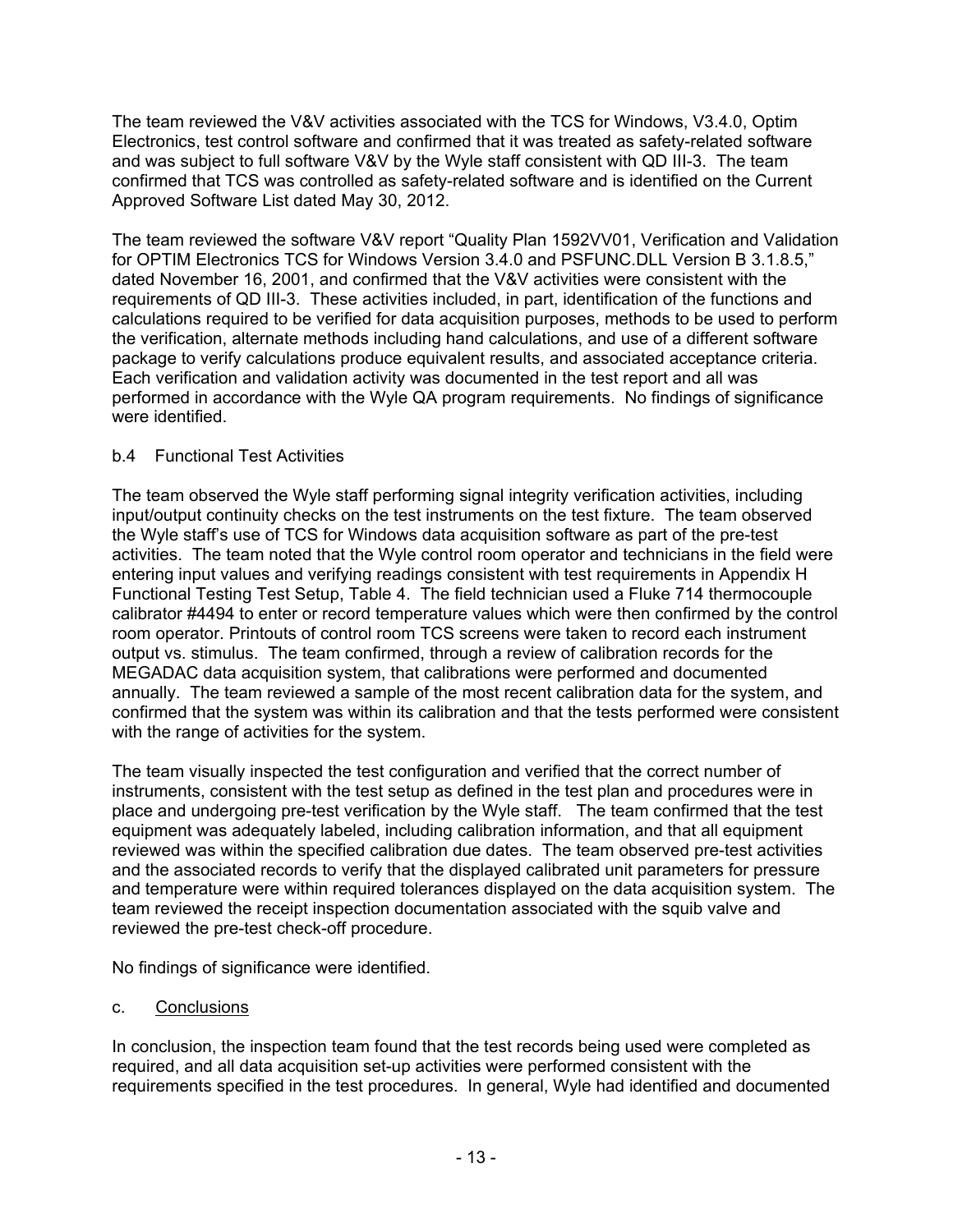test activities and had, as observed by the team, implemented those activities in accordance with the test plans and testing requirements.

The NRC inspection team identified two nonconformances where Wyle's software control program was not implemented consistent with regulatory requirements and with Wyle's own internal procedures. Nonconformance 99900905/2012-201-02 concerned an example where Wyle failed to implement required procurement activities associated with the purchase of commercial software used in safety-related testing. Nonconformance 99900905/2012-201-03 concerned Wyle's failure to perform alternate calculations as part of test software verification activities as required by the Wyle design control program.

2. AP1000 Motor-Operated Valve Flow Testing – (ITAACs 2.1.2.4.12.a.i, 2.2.2.3.11.a.i, 2.3.2.4.11.a.i, 2.3.6.4.12.a.i)

a. Inspection Scope

Wyle is performing testing and qualification as required by ASME QME-1-2007 of certain motor operated valves that will be supplied as part of the AP 1000 design. Some of this testing is being performed at Wyle's facility in Huntsville, Alabama while other testing has been performed at the Wyle facility in San Bernardino, CA. During the inspection, the team reviewed motor operated valve (MOV) qualification plans, test procedures, test data and test reports to ensure that applicable NRC regulations, applicable ITAACs, and Westinghouse documents were being adequately addressed. T he team also reviewed the Wyle QA Manual, dated 3/31/2009, Revision 3, to ensure conformance to the quality assurance requirements contained in Appendix B to 10 CFR Part 50.

## b. Observations and Findings

## Use of Un-calibrated Quick Stem Sensors

On December 5-6, 2011, the NRC observed testing at the Wyle facility in San Bernardino, CA of 3" and 4" globe valves. The testing was designed to show the capability of the valves to close under full flow conditions at rated fluid pressure and temperature. During this testing, the NRC identified that the instrumentation being utilized by Wyle to measure the required stem thrust necessary to close the valves was not calibrated. Wyle was using a Teledyne "quick stem sensor" which had not been calibrated and did not have traceability back to a known calibration standard. Wyle stated that the quick stem sensor was provided by the valve vendor, Flowserve, and that their understanding was that Flowserve would be responsible for ensuring the accuracy of the readings obtained from that sensor. Since representatives from Flowserve, Westinghouse, and Southern Company were also witnessing the testing, this issue was brought to all participants' attention for resolution, since without valid calibration data, any data obtained from the quick stem sensor could not be used to support valve qualification as required by selected ITAACs.

During this inspection at Wyle - Huntsville, the team reviewed corrective actions taken in response to the previous NRC observation. The team identified that in addition to the valves that had been tested at San Bernardino, Wyle was also utilizing the quick stem sensor for measuring the thrust from another valve which was undergoing testing at Huntsville. During the testing of the valve at Huntsville, Wyle staff noticed that the thrust data for this valve appeared questionable, so Wyle called in the manufacturer of the quick stem sensor, Teledyne, to investigate the problem and also, to verify the accuracy of the sensors that had been installed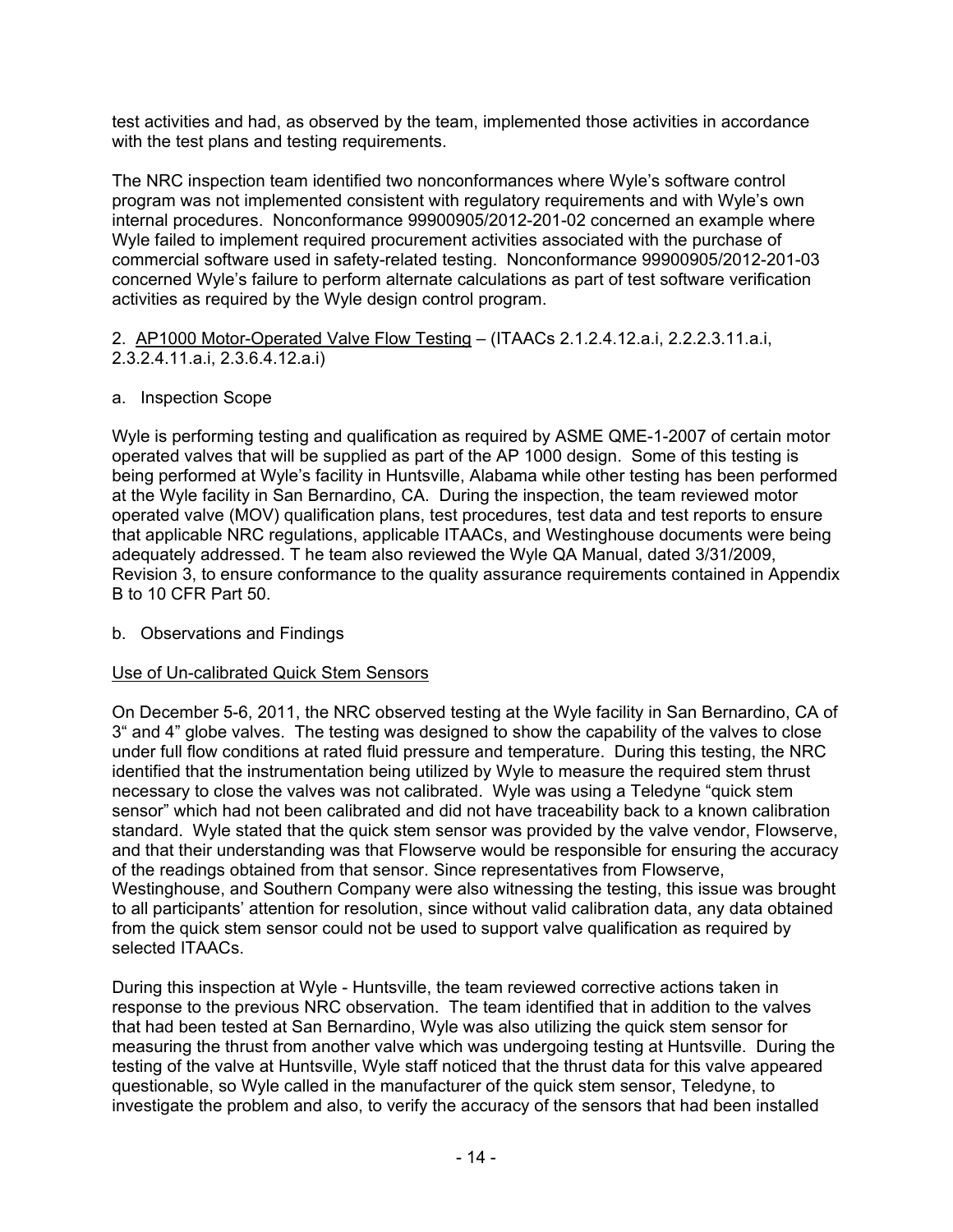on the valves tested at San Bernardino. The sensors installed on the 3" and 4" globe valves were found to be within the stated manufacturer's tolerances, but the sensor affixed to the other valve was found to be significantly out of tolerance. For this sensor, the sensor was reattached, calibrated, and the data was retaken. Overall, Wyle's corrective actions to this specific issue were found to be adequate by the inspection team.

As a follow-on to the above issue, the team identified that the Wyle Qualification Plans for MOVs (for example, Test Procedure WLQP57873-4, dated 8/12/2011, Revision A), did not clearly specify whether or not the calculated values for valve factor and stem friction coefficients include or exclude instrument uncertainties. Consequently, it was not apparent whether these instrument inaccuracies would need to be considered later on by the valve vendor or licensees when they are performing analysis and testing to properly match motor actuators to specific valves, or alternatively, whether the instrument uncertainties were already accounted for in the Wyle calculated valve factors. The team found that Wyle's failure to clearly account for instrument uncertainties in the calculation of valve factors and stem friction coefficients is a nonconformance with respect to the design control provisions of Appendix B to 10 CFR Part 50 and the Wyle QA Manual. This issue was identified as Nonconformance 99900905/2012-201-04. This issue, if not corrected, may also impact the ability of NRC licensees to meet applicable ITAAC from the AP1000 Design Control Document, Tier 1, Revision 19. The ITAAC applicable to this issue are listed in the Table contained in Attachment 1.

## Intermittent Partial Stroking of Valves During Testing

The team identified that Wyle Qualification Plan WLQP57873-6, dated 8/12, Revision A, for 8-inch globe valves, specifies partial stroke segments to be used during steam or water flow tests. The partial strokes are necessary as the Wyle test facility does not have sufficient capacity to stroke the valve continuously at rated temperature, flow, and pressure. Consequently, the testing needs to be performed in intervals in order to allow operators to re-charge the fluid supply at the test facility. The team found that the qualification plan did not provide written justification that this test method demonstrates valve performance consistent with a continuous valve stroke as intermittent partial stroking of the valve could cloak problems with the valve that might exist during a continuous stroking cycle.

The team identified that the absence of a documented justification for the performance of partial valve strokes during valve flow testing is a nonconformance with respect to the test control provisions in 10 CFR Part 50 Appendix B and the Wyle QA Manual. This issue was identified as one example of Nonconformance 99900905/2012-201-01. This issue, if not corrected, may also impact the ability of NRC licensees to meet applicable ITAAC from the AP1000 Design Control Document, Tier 1, Revision 19. The ITAAC applicable to this issue are listed in the Table contained in Attachment 1.

## c. Conclusions

The team identified as Nonconformance 99900905/2012-201-04 Wyle's failure to clearly account for instrument uncertainties in the calculation of valve factors and stem friction coefficients. The team also identified as part of Nonconformance 99900905/2012-01 Wyle's lack of a documented justification for the performance of partial valve strokes during valve flow testing since intermittent partial stroking of the valve could cloak problems with the valve that might exist during a continuous stroking cycle.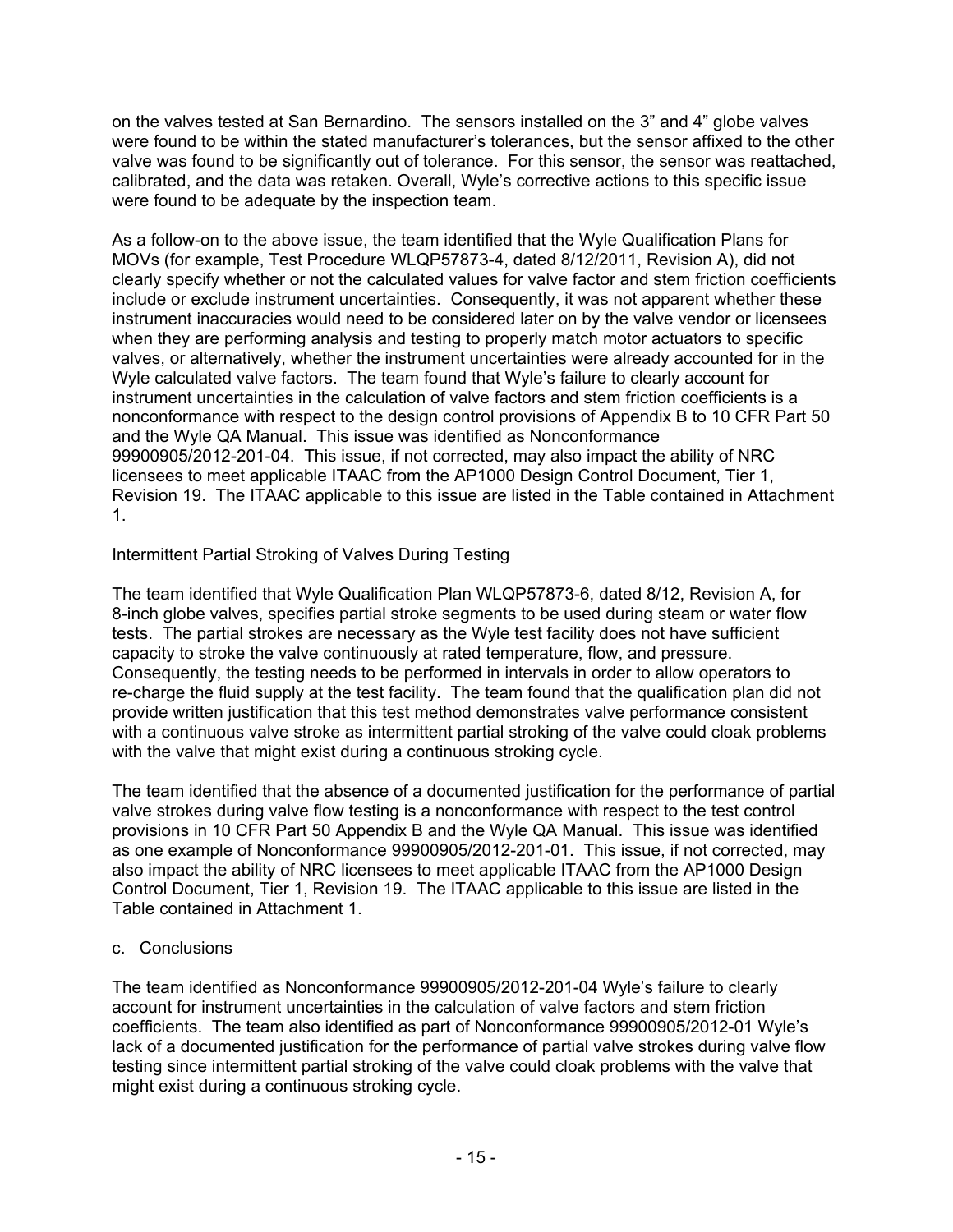With the exception of the two specific items discussed above, the team found that Wyle is planning and conducting MOV tests consistent with the Westinghouse Qualification Plan and ASME QME-1-2007 as accepted in RG 1.100 (Revision 3) to demonstrate the design-basis capability of MOVs for use in the AP1000 reactor.

#### 3. Test Anomalies / Corrective Actions

#### a. Inspection Scope

The team reviewed the implementation of Wyle's Quality Assurance (QA) program commitments and controls to verify compliance with Criterion XVI, "Corrective Action," of Appendix B to 10 CFR Part 50. The scope of the inspection included Wyle's QA program commitments and controls for test anomalies and corrective actions as they pertain to Wyle's testing of components being supplied to U.S. facilities with particular attention to the ongoing testing to support the environmental qualification of components being supplied as part of Westinghouse's AP 1000 design. Within the scope of the inspection, the NRC inspection team interviewed both Wyle and Westinghouse personnel and reviewed the Wyle policies, Quality Directives (QD), Corrective Action Requests (CAR), Notices of Anomaly (NOA), and other documents listed in the attachment to this report.

### b. Observations and Findings

The NRC inspection team verified that procedures had been established and implemented for correcting conditions adverse to quality. The corrective action process provides a connection to 10 CFR Part 21 procedures, and Wyle staff members had knowledge of the QDs.

In accordance with QD XVI-1, Revision F, "Corrective Action Program," effective 03/31/09, Wyle utilized CAR forms to document discrepancies (including conditions adverse to quality), the applicable regulations, the investigative actions for determining the root causes, the remedial actions, the corrective actions taken to prevent recurrence, and whether the issues have the potential to be reportable in accordance with 10 CFR Part 21. CARs are also utilized to document the applicable reviews, verifications of implementation, closure dates, and approvals by responsible authorities.

In accordance with QD XV-2, Revision G, "Notice of Anomaly," effective 03/31/09, Wyle utilizes NOA forms to document anomalies, the applicable requirements, dispositions, comments, recommendations, and QA review. These forms are also used to document whether the issues are safety related, whether the issues have the potential to be reportable in accordance with 10 CFR Part 21, who has the responsibility to analyze anomalies and comply with 10 CFR Part 21, or whether a CAR is required.

The NRC inspection team noted that when subcontractors are used for repairs, engineering decisions, etc., a Wyle representative is assigned to follow the job. The Wyle representative would also be expected to submit any nonconforming reports and proposed corrective actions on behalf of the subcontractors.

The NRC inspection team reviewed Wyle Letter No. 593-P21-032010 to Westinghouse Electric Company, "Potential Part 21 on Design Basis Event (DBE) Jet Impingement Tests," dated 03/09/10 as well as CAR No. 10-001 issued 02/24/10, and noted that Wyle appropriately processed a potential 10 CFR Part 21 issue related to DBE jet pump impingement tests with 2 inch and 3-inch nozzles.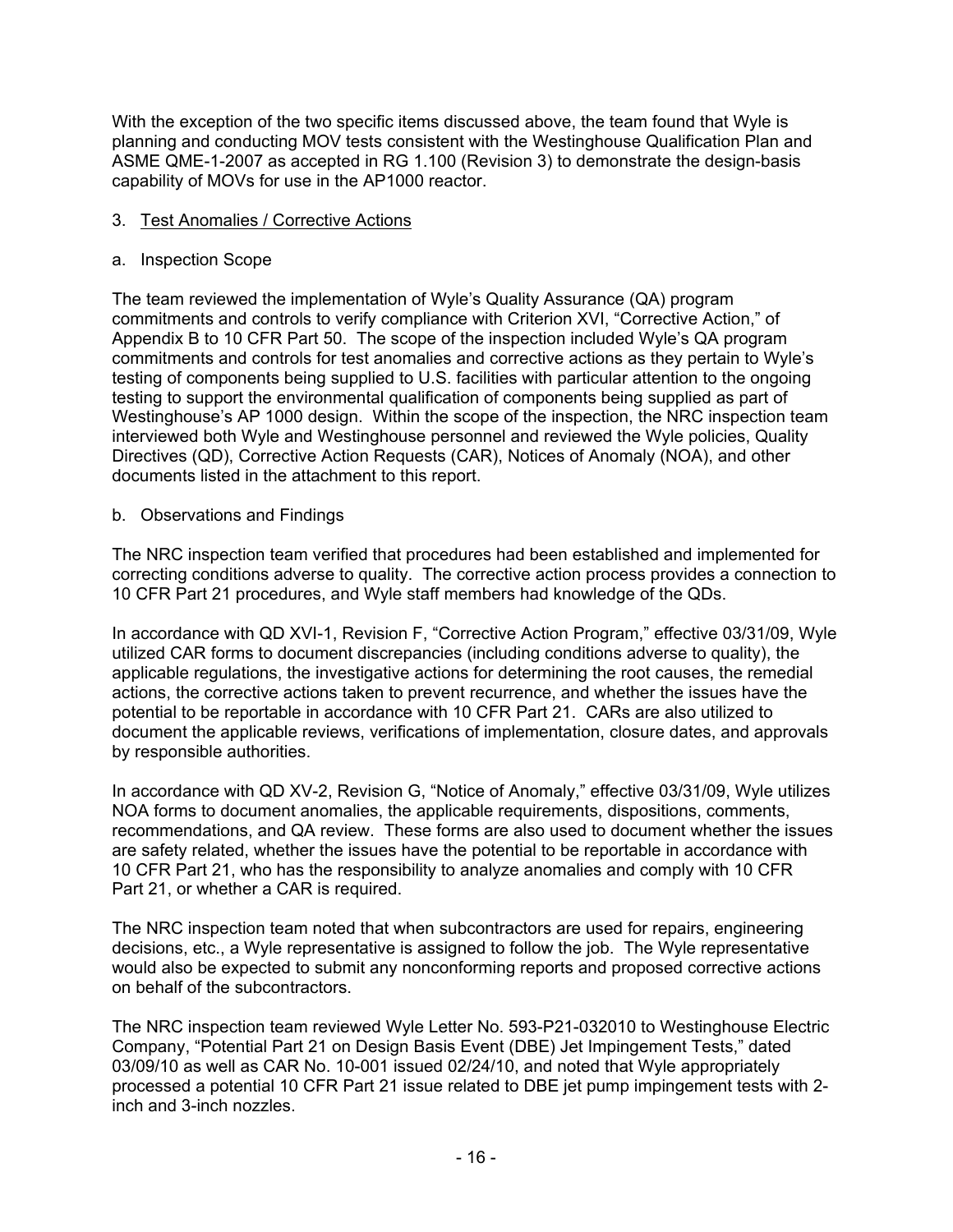The NRC inspection team also reviewed Wyle's corrective actions associated with a previous NRC nonconformance issued in 06/09/09 (Nonconformance 99900905/2009-201-01, failure to implement test procedures to control measuring and test equipment as required) (ADAMS Accession No. ML091420552). Wyle replied to the Notice of Nonconformance via a letter dated 07/01/09 (ADAMS Accession No. ML092390485) and issued CAR-09-009 on 06/09/09. The NRC acknowledged Wyle's reply on 08/20/09 (ADAMS Accession No. ML092320328). Wyle revised the version of QD XII-1, "Control of Measuring and Testing Equipment," effective at the time of the event (Revision P) to assign applicable Engineering Department Manager responsibility for the coordination and review of out-of-tolerance conditions, and this revision carried forward to the current version of the QD (Revision R, effective 06/18/12). Wyle reformatted Form WH-1140, "Notification of Out-Of-Tolerance Condition," Revision 06/09, to support the changes in QD XII-1. Wyle updated the computerized Job History Tracking Report template to prompt the Project Engineer to sign-off and date the review performed on each job listed on the report, and Wyle QA requested that Engineering document the review of the out-of-tolerance record (Control No. 16-008). The NRC inspection team concluded that the corrective actions were appropriate to prevent recurrence, and Nonconformance 99900905/2009-201-01 is closed.

#### **Conclusions**

The NRC inspection team concluded that Wyle's test anomaly and corrective action processes comply with Criterion XVI, "Corrective Action," of Appendix B to 10 CFR Part 50 and were implemented in accordance with applicable Wyle policies and procedures. There were no findings of significance identified. Additionally, Nonconformance 99900905/2009-201-01 is closed.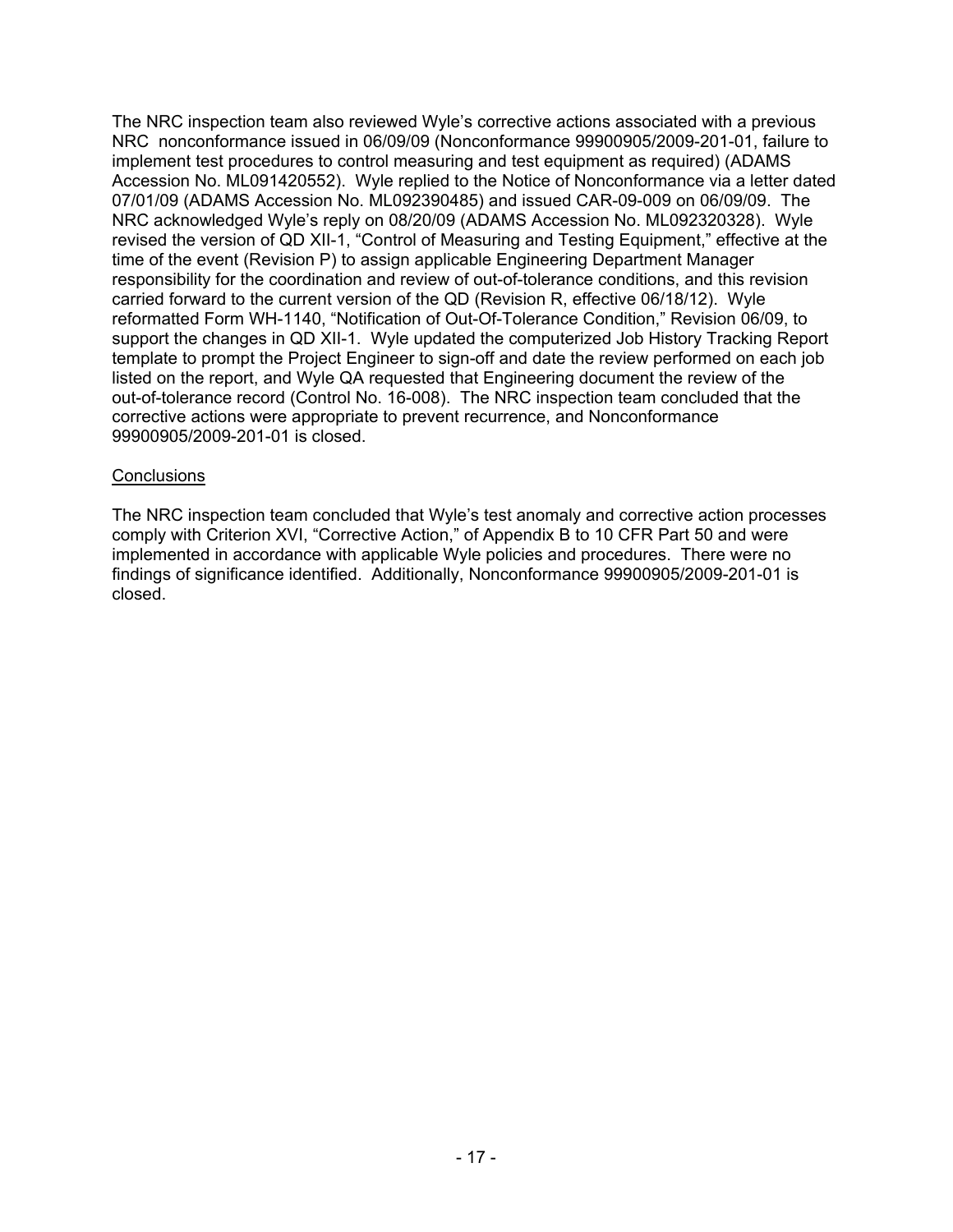# *ATTACHMENT*

#### 1. Entrance/Exit Meeting Attendees and Individuals Interviewed

| <b>Name</b>                       | <b>Title</b>                                                         | <b>Affiliation</b> | <b>Entrance</b>         | <b>Exit</b>             | Interviewed  |
|-----------------------------------|----------------------------------------------------------------------|--------------------|-------------------------|-------------------------|--------------|
| N. Tom Boonarkat                  | Manager, Nuclear &<br><b>Commercial Test</b><br>Department           | Wyle               |                         | X                       | X            |
| E. Reilly Schum                   | Manager, EQ and<br><b>TPQ</b>                                        | X<br>Wyle          |                         |                         | X            |
| Patrick W. Turrentine             | Manager, Nuclear<br><b>Testing Services</b>                          | Wyle               | X                       | X                       | X            |
| Steven M. Felice                  | <b>Calibration Manager</b>                                           | Wyle               |                         |                         | $\mathsf{X}$ |
| Raul Terceno                      | <b>Quality Assurance /</b><br>Safety Manager,<br><b>Lead Auditor</b> | Wyle               | X                       | X                       | X            |
| John B. Hardy, PE                 | Sr. Instrumentation<br>and Controls<br>Engineer                      | Wyle<br>X          |                         | X                       | X            |
| Serge M'Sadoques                  | Sr. Project Engineer,<br><b>Nuclear Testing</b><br><b>Services</b>   | Wyle               | X                       | X                       | X            |
| Ralph D. Yeardley,<br><b>PE</b>   | Sr. Principal<br>Engineer, Nuclear<br><b>Testing Services</b>        | Wyle               | X                       | X                       | X            |
| <b>Cameron Muelling</b>           | Project Engineer                                                     | Wyle               | X                       | X                       | $\mathsf{X}$ |
| Ronald P. Wessel                  | Principal Engineer,<br>AP 1000 Licensing                             | <b>WEC</b>         | X                       | X                       | X            |
| Jeffrey Jacobson                  | <b>Inspection Team</b><br>Leader                                     | <b>NRC</b>         | X                       | X                       |              |
| <b>Greg Galletti</b><br>Inspector |                                                                      | <b>NRC</b>         | X                       | $\mathsf{X}$            |              |
| Jamie Heisserer<br>Inspector      |                                                                      | <b>NRC</b>         | $\overline{X}$          | Χ                       |              |
| <b>Thomas Scarbrough</b>          | Inspector                                                            | <b>NRC</b>         | $\overline{\mathsf{X}}$ | $\overline{\mathsf{X}}$ |              |
| Leigh Trocine                     | Inspector                                                            | <b>NRC</b>         | $\overline{\mathsf{x}}$ | X                       |              |

#### 2. Inspection Procedures Used

- Inspection Manual Chapter (ICM) 2507, "Construction Inspection Program Vendor Inspections," dated 04/25/11
- Inspection Procedure (IP) 36100, "Inspection of 10 CFR Part 21 and Programs for Reporting Defects and Noncompliance," dated 02/13/12
- IP 35034, "Design Certification Testing Inspection," dated 01/27/10
- IP 43002, "Routine Inspections of Nuclear Vendors," dated April 25, 2011
- IP 43004, "Inspection of Commercial-Grade Dedication Programs," dated April 25, 2011
- IP 65001.E, "Inspection of the ITAAC-Related Qualification Program," dated 08/19/08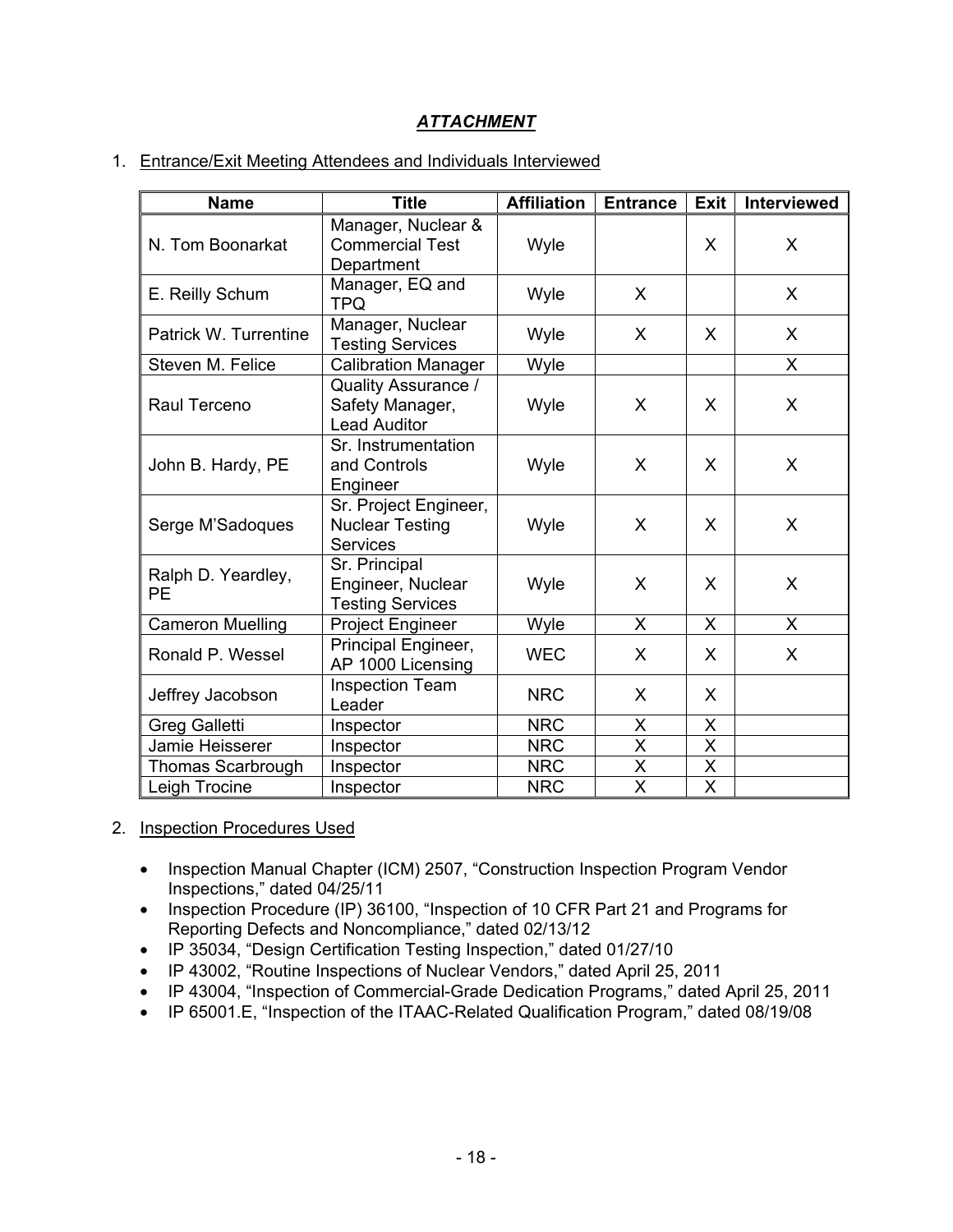3. List of Items Opened, Closed, and Applicable ITAAC

| <b>Item Number</b>   | <b>Status</b> | <b>Type</b> | <b>Description</b>   | <b>Applicable</b><br><b>Inspections, Tests,</b><br>Analyses, and<br><b>Acceptance Criteria</b><br>(ITAAC) from AP1000<br><b>Design Control</b><br>Document, Tier 1,<br><b>Revision 19</b> |
|----------------------|---------------|-------------|----------------------|-------------------------------------------------------------------------------------------------------------------------------------------------------------------------------------------|
| 99900905/2009-201-01 | Closed        | <b>NON</b>  | <b>Criterion XII</b> | N/A                                                                                                                                                                                       |
| 99900905/2012-201-01 | Open          | <b>NON</b>  | <b>Criterion XI</b>  | Example 2 Only<br>2.1.2.4.12.a.i.<br>2.2.2.3.11.a.i<br>2.3.2.4.11.a.i<br>2.3.6.4.12.a.i.                                                                                                  |
| 99900905/2012-201-02 | Open          | <b>NON</b>  | <b>Criterion VII</b> | N/A                                                                                                                                                                                       |
| 99900905/2012-201-03 | Open          | <b>NON</b>  | Criterion III        | N/A                                                                                                                                                                                       |
| 99900905/2012-201-04 | Open          | <b>NON</b>  | Criterion III        | 2.1.2.4.12.a.i.<br>2.2.2.3.11.a.i<br>2.3.2.4.11.a.i<br>2.3.6.4.12.a.i.                                                                                                                    |

4. Documents Reviewed

Specifications, Test Plans, Procedures, and Drawings

- Calibration Procedure, MISC-CLAMPPROBE, "Metrology Gidep Calibration Procedure for Miscellaneous Clamp-On Current Probes," Revision 0, dated 09/21/06
- Calibration Procedure, MISC-PRESS, "Metrology Gidep Calibration Procedure for Pressure Transducers," Revision 1, dated 09/20/07
- Wyle Quality Assurance (QA) Manual (Revision 3, dated 03/31/09)
- Section 16, "Corrective Action," of Wyle QA Manual, Revision 3, effective 03/31/09
- Qualification Plan for Safety Related Squib Valve Actuators and Electrical Connection Assemblies for Westinghouse Electric Company for Use in Westinghouse, 56354QP09, dated 11/18/11, Revision D
- Quality Directive (QD) III-3, Revision G, "Software Development and Configuration Control," dated 06/27/12
- QD IV-1, Revision H, "Procurement of Safety-Related and Commercial Grade Materials, Services, and Instrumentation," effective 07/08/11
- QD V-1, "Instructions, Procedures, and Certification Reports," effective 06/08/12
- QD XII-1, Revision R, "Control of Measuring and Testing Equipment," effective 06/18/12
- QD XIV-1, Revision I, "Receiving Inspection," dated 10/14/09
- QD XV-1, Revision L, "Control of Nonconforming Materials, Items, and Services," effective 07/08/12
- QD XV-2, Revision G, "Notice of Anomaly," effective 03/31/09
- QD XVI-1, Revision F, "Corrective Action Program," effective 03/31/09
- QD XIX-1, Revision F, "Reporting of Defects and Noncompliance Per 10 CFR Part 21," effective 04/23/09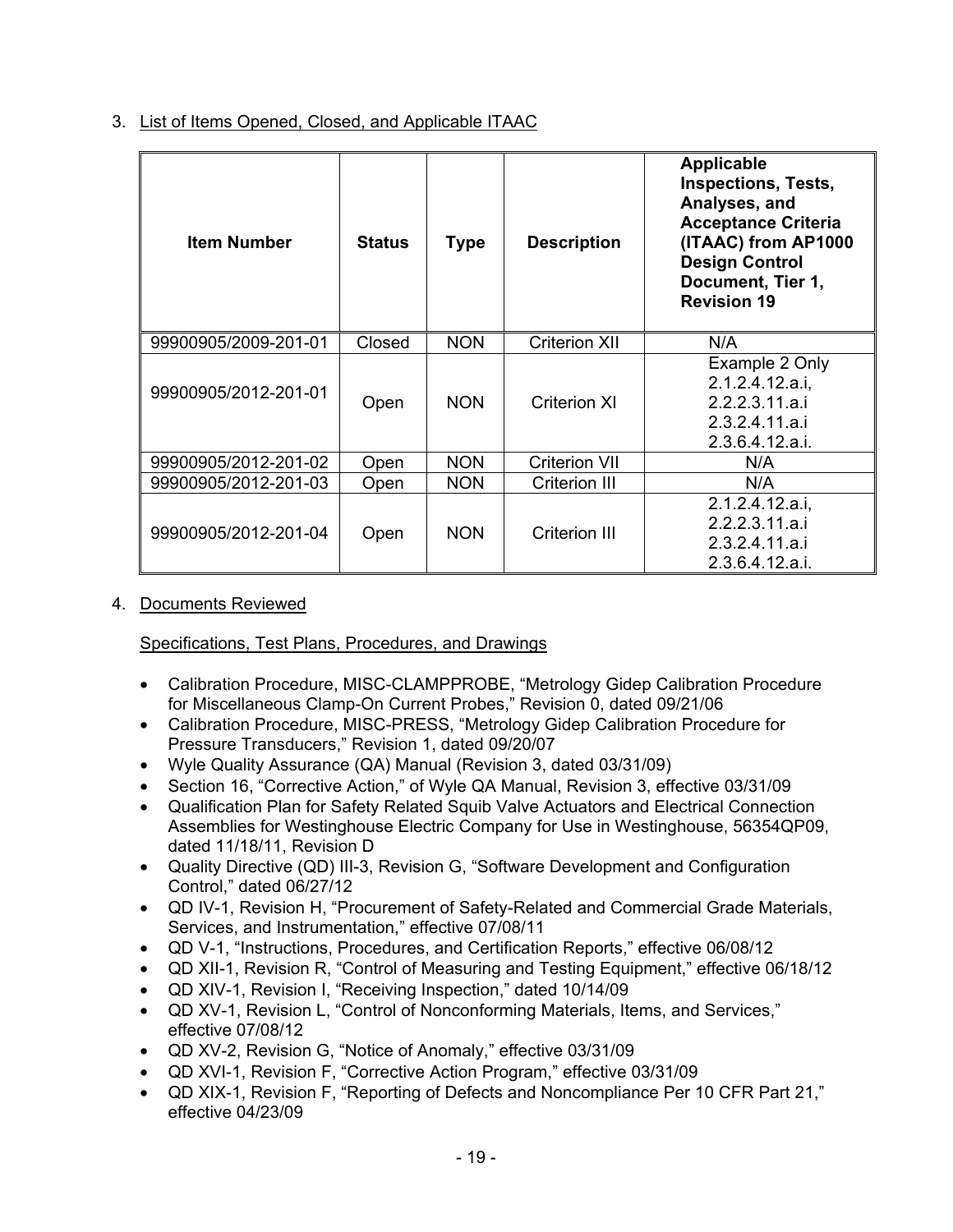- Software V&V Report "Quality Plan 1592VV01, Verification and Validation for OPTIM Electronics TCS for Windows Version 3.4.0 and PSFUNC.DLL Version B 3.1.8.5," dated 11/16/01
- Test Report No. WTRP57428, "PWR Owners Group Jet Impingement Testing from A 2" Nozzle," dated 03/01/12
- SPX Drawing "14" ADS Squib Valve Cartridge Housing Assembly" (Revision 9, dated 06/07/11)
- SPX Drawing "8" HP Squib Valve Cartridge Housing Assembly" (Revision 10, dated 06/07/11)
- Westinghouse APP-PV70-VPH-001 (Revision 0, dated 11/11), "AP1000 Squib Valve Equipment Qualification Test Plan"
- Westinghouse Design Specification APP-PV70-Z0-001 (Revision 4, dated 06/05/12), "Squib (Pyrotechnic Actuated) Valves, ASME Boiler and Pressure Vessel Code, Section III Class 1"
- Westinghouse Data Sheet APP-PV70-Z0R-001 (Revision 7, dated 06/01/12), "PV70 Squib (Pyrotechnic Actuated) Valves, ASME Section III Class 1, Data Sheet Report"
- Westinghouse Design Specification APP-PV98-Z0-001 (Revision 1, dated 03/30/11), "Pyrotechnic Actuator for ASME Boiler and Pressure Vessel Code, Section III Class 1 Squib Valves (PV70)"
- Wyle Test Procedure WLTPL56415 (Revision 0, dated 10/26/10), "Qualification Plan for QME-1-2007 Qualification of 8" & 14" Squib Valve for Westinghouse Electric"
- Wyle Test Procedure WTP57622-02 (dated 04/12/12), "QME-1 Testing of a 14"-2500# Squib Valve"
- Wyle Test Procedure WLQP57873-1 (Revision 0, dated 06/21/11), "Qualification Plan for QME-1 Testing on a 3" Class 1500# Gate Valve for Flowserve"
- Wyle Test Procedure WLQP57873-2 (Revision A, dated 08/12/11), "Qualification Plan for QME-1 Testing on a 6" Class 150# Gate Valve for Flowserve"
- Wyle Test Procedure WLQP57873-3 (Revision A, dated 08/12/11), "Qualification Plan for QME-1 Testing on a 14" Class 1515# Gate Valve for Flowserve"
- Wyle Test Procedure WLQP57873-4 (Revision A, dated 08/12/11), "Qualification Plan for QME-1 Testing on a 3" Class 1850# Globe Valve for Flowserve"
- Wyle Test Procedure WLQP57873-6 (Revision A, dated 08/12/11), "Qualification Plan for QME-1 Testing on an 8" Class 1530# Globe Valve for Flowserve"
- Wyle Test Procedure WLTP58290 (Revision 0, dated 02/13/12), "Qualification Plan for Flow Testing on 3" & 6" Class 1500# Globe Valves for Masoneilan"
- Wyle Test Control Record T57873-2 (Revision A, dated 08/17/11), "Test Specimen: 6" 150# Gate Valve"
- Wyle Test Control Record T57873-3 (Revision A, dated 08/17/11), "Test Specimen: 14" 1515# Gate Valve"
- Wyle Test Control Record T57873-4 (Revision B, dated 12/05/11), "Test Specimen: 3" 1850# Globe Valve"
- Wyle Test Control Record T57873-5 (Revision B, dated 09/15/11), "Test Specimen: 4" 1530# Globe Valve"
- Wyle Test Report WTR56976-02 (dated 12/06/11), "Perform Pre QME-1 Flow Testing to Establish Final System Response Parameters"
- Appendix G (dated 05/18/12), "Sealing Capability," to Wyle Test Procedure WTP57622- 02 for 14-inch Squib Valve Sealing Test

Purchase Orders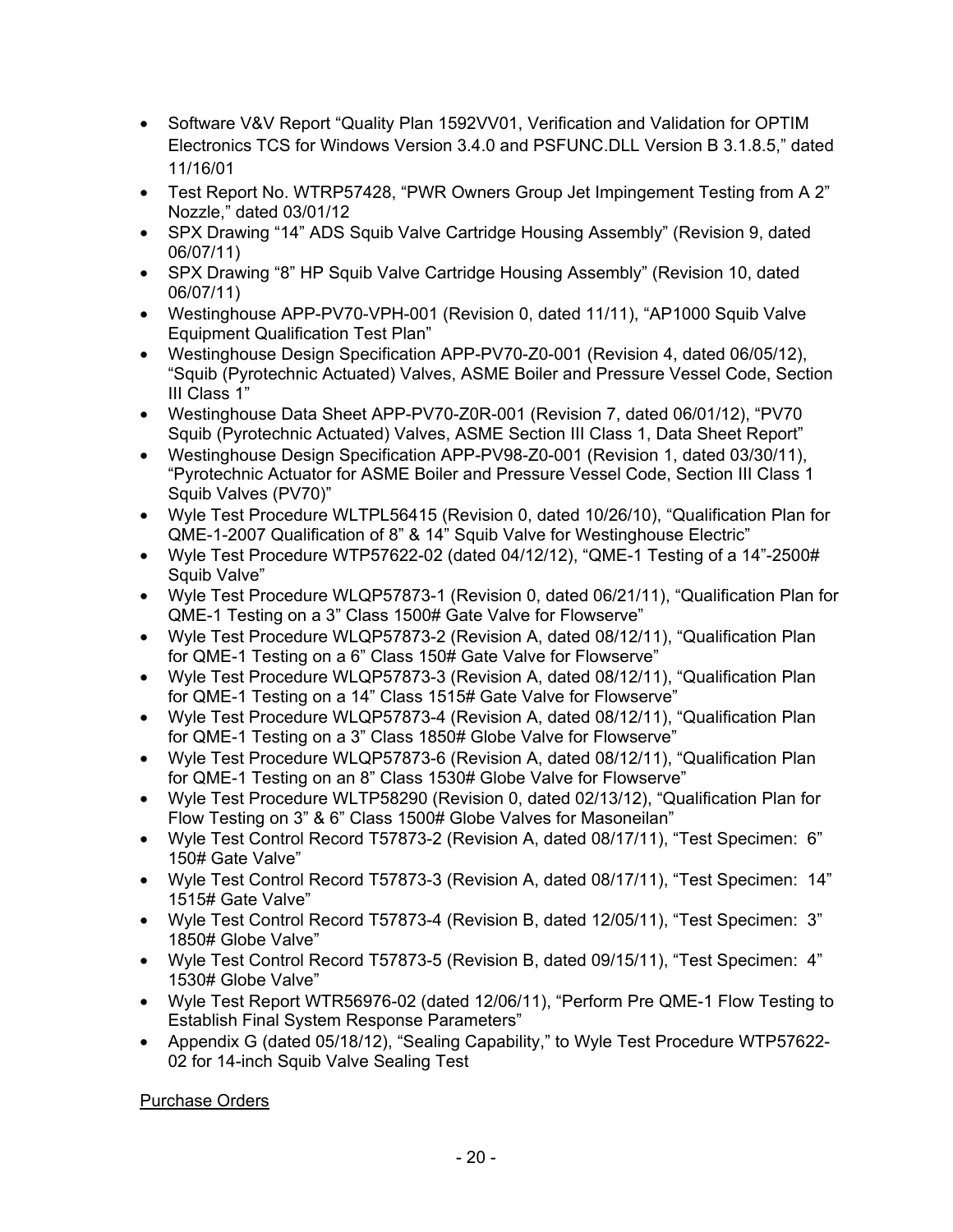- Purchase Order (PO) No. HSV0059506 from Wyle to Steris Corporation for Gamma Irradiation of Electrical Connectors dated 03/29/12
- Wyle PO No. HSV0031500, "DADiSP 2002 Software," dated 04/05/04
- Wyle PO No. HSV0059311, "DADiSP 2002 Software Technical Support," dated 03/12/12
- Westinghouse Purchase Order 4500312821 (dated 07/30/09), "IEEE Qualification Program for AP1000 PV70 Safety-Related Squib Valves," and Change Notices 1 to 5 (dated up to 02/20/12).

### Calibration Certificates

- Certificate No. 01321:1336491547, Honeywell Pressure Transducer, M&TE ID 01321, dated 05/08/12
- Certificate No. 01442:1331719490, Fluke Current Clamp, M&TE ID 01442, dated 03/14/12
- Certificate No. 01556:1335254341, Honeywell Pressure Transducer, M&TE ID 01556, dated 04/24/12
- Certificate No. 01572:1342690486, Honeywell Pressure Transducer, M&TE ID 01572, dated 07/19/12
- Certificate No. 01625:1341845929, Honeywell Pressure Transducer, M&TE ID 01625, dated 07/09/12
- Certificate No. 02340:1334748473, Sensotec Pressure Transducer, M&TE ID 02340, dated 04/18/12
- Certificate No. 02582:1340881700, Honeywell Pressure Transducer, M&TE ID 02582, dated 06/28/12
- Certificate No. 02593:1341825813, Sensotec Pressure Transducer, M&TE ID 02593, dated 07/09/12
- Certificate No. 113739:1317625104, Optim Module T/C, M&TE ID 113739, dated 10/03/11
- Certificate No. 113742:1317625057, Optim Jack Panel, M&TE ID 113742, dated 10/03/11
- Certificate No. 113803:1317711954, Optim Megadac, M&TE ID 113803, dated 10/04/11
- Certificate No. 117167:1317711213, Optim Input Card, M&TE ID 117167, dated 10/04/11
- Certificate No. 117171:1317711001, Optim Input Card, M&TE ID 117171, dated 10/04/11
- Certificate No. 117570:1317625469, Optim Card Analog Out, M&TE ID 117570, dated 10/03/11
- Goodrich Certificates of Compliance dated 06/12 and 07/24/12

## Other

- A2LA Certificate No. 845.03, "Scope of Accreditation to ISO/IEC 17025:2005 & ANSI/NCSL Z540-1-1994, for Wyle Laboratories, Inc.," dated 04/17/12
- A2LA Certificate No. 2166.01, "Scope of Accreditation to ISO/IEC 17025:2005 & ANSI/NCSL Z540-1-1994, for Fluke Corporation.," dated 06/06/12
- ACLASS Certificate AC-1443, "Lockheed Martin Accreditation to ISO/IEC 17025:2005 & ANSI/NCSL Z540-1-1994," dated 03/08/12
- Audit SA-10-013, Supplier Evaluation of Mars Labs, dated 05/03/10
- LTR-EQ-10-5, "Equipment Qualification Testing Requirements for AP1000 Zone 1 Group 2 Abnormal Events", dated 01/22/10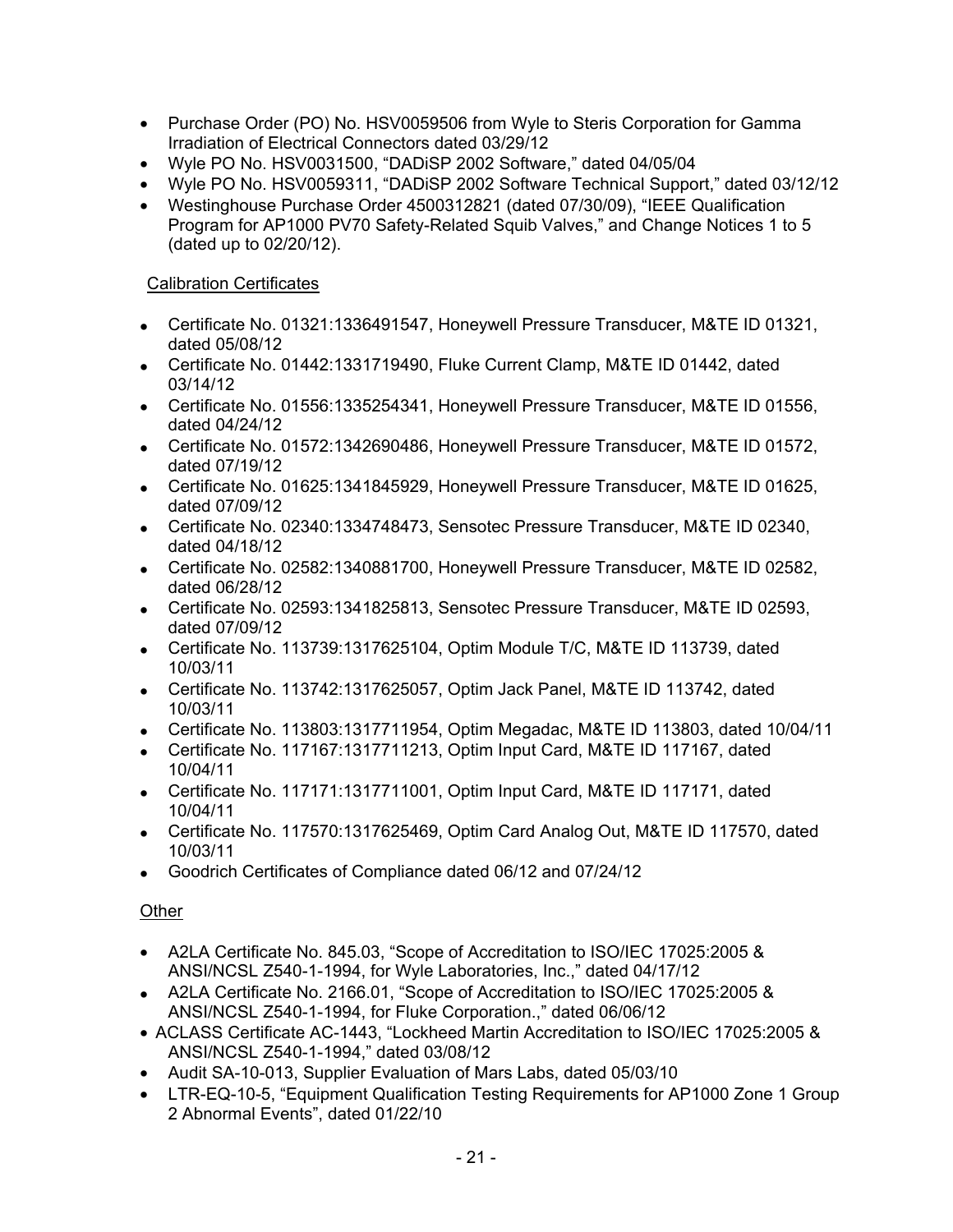- Notification of Out-of-Tolerance Condition 04-011 dated 03/24/11
- Notification of Out-of-Tolerance Condition 05-011 dated 03/24/11
- Notification of Out-of-Tolerance Condition 06-011 dated 03/24/11
- Request for Calibration Extension 01-011 dated 02/15/11
- Request for Calibration Extension 02-011 dated 02/15/11
- Request for Calibration Extension 03-011 dated 02/15/11
- Request for Calibration Extension 05-011 dated 02/15/11
- Steris-Isomedix Services, Inc., NIAC Audit No. 15020 dated 06/04/10
- Wyle Current Approved Software List dated 05/30/12
- Wyle Approved Supplier List dated 07/23/12
- Wyle Letter No. 593-P21-032010, to Westinghouse Electric Company, "Potential Part 21 on Design Basis Event (DBE) Jet Impingement Tests," dated 03/09/10
- Wyle Supplier Evaluation Worksheet for Steris-Isomedix Services dated 12/21/11
- Wyle Supplier Evaluation Worksheet for Steris-Isomedix Services dated 12/21/10
- Wyle Supplier Evaluation Worksheet for Mars Labs dated 12/15/11
- Wyle Supplier Evaluation Worksheet for Lockheed Martin dated 12/15/11
- Wyle Supplier Evaluation Worksheet for Fluke Corporation dated 12/13/11
- Wyle e-mail to SPX (dated 06/18/12) Confirming Cartridge Serial Numbers

## Corrective Action Requests

- Corrective Action Request (CAR) No. 09-009 issued 06/09/09 and closed 08/20/09 Failure to Implement Test Procedures to Control Measuring and Test Equipment as Required (Nonconformance 99900905/2009-201-01)
- CAR No. 10-001 issued 02/24/10 and closed 03/09/10 Potential Part 21 on DBE Jet Impingement Tests
- CAR No. 11-002 issued 07/15/11 and closed 07/20/11 Lad notebooks were not properly annotated so that it would not be possible to identify the personnel responsible for the performance of the testing.
- CAR No. 11-003 issued 08/24/11 and closed 09/19/11 While a customer specimen was being subjected to "specified" water pressure, the flow monitoring equipment, Flow Meter Differential Sensor, was disabled from gathering flow readings because sensing lines had not been opened as expected.
- CAR No. 11-004 opened 08/24/11 and closed 09/19/11 After jet pump impingement tests had been completed, several pre-test humidity readings, as shown on the weighing sheets were discovered to be inaccurate, exceeding 1% relative humidity.
- CAR No. 11-005 opened  $09/22/11$  and closed  $10/11/11 -$  Contrary to a customer purchase order, supplier QA was not notified prior to performing maintenance activities.
- CAR No. 11-012 opened 12/30/11 and closed 01/18/12 Antennas that were used during normalized site attenuation (NSA) measurements were not calibrated.
- CAR No. 11-013 opened 12/30/11 and closed 05/19/12 The purchase orders for items affecting quality of laboratory output did not contain detailed data describing the required services.
- CAR No. 11-015 opened 12/30/11 and closed 05/29/12 The calibration certificate did not contain complete impedance information (no phase information) or isolation data.
- CAR No. 11-017 opened 12/30/11 and closed 05/29/12 There was no record noted to show the tracking of the software used in the lab. The software includes but is not limited to Spectral Dynamics vibration controller software.